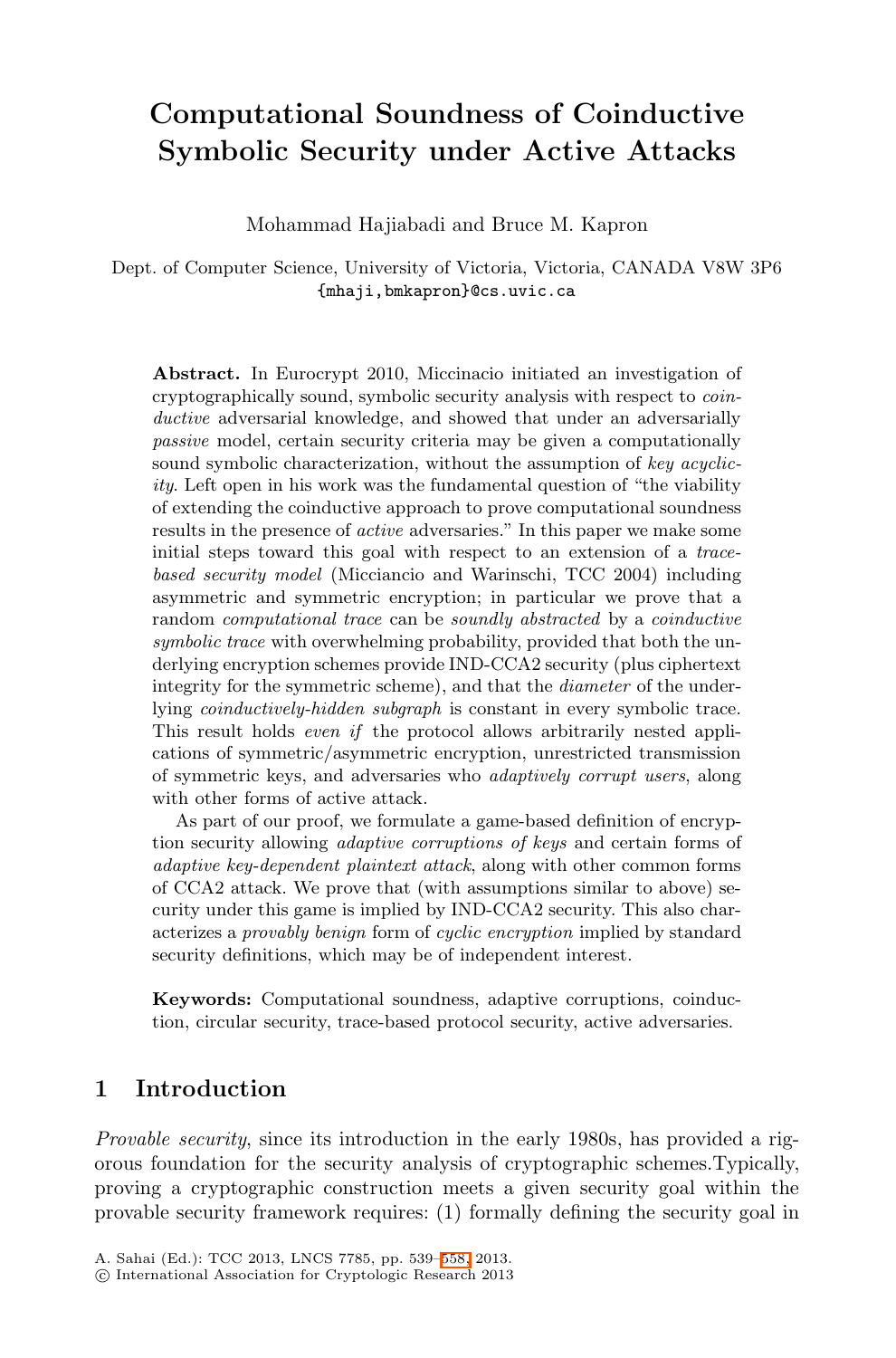terms of what co[mp](#page-18-0)[rise](#page-18-1)s a violation of the goal and what is assumed about the computational power of the adversary, and (2) giving a feasible method which transforms any attack against the construction to an attack against one of its underlying primitives [12,13]. This methodology provides strong security assurances against resource-bounded attackers, which is a fairly realistic assumption in real-world applications. However, doing computational security analysis, even for small-sized protocols, can be a gruelingly tedious task, and normally a small change in the protocol necessitates a new security proof. On the other hand, *formal* (logic-based) *methods* [24,15] greatly simplify security analysis using idealized abstractions of cryptographic primitives and limiting adversarial computation, even allowing for automated verification. While formal methods may help designers identify subtle flaws in their schemes, they do not necessarily provide guarantees of computational security. At the very least, a formally verified scheme may be computationally insecure if realized under "insufficiently strong" primitives (e.g. using *malleab[le](#page-19-1)* [encr](#page-19-2)yption in the case of active attacks). Motivated by the mismatch between these two approaches, a large body of work, starting from [1], attempts to give computational justifications for formal secu[ri](#page-17-0)ty proofs, in the form of *computational soundness* theorems. Generally speaking, a formal system for security proofs is computationally sound if whenever a scheme is proved secure in the system, it is guaranteed to also be secure in an appropriate computational security framework.

**Background.** Standard no[tio](#page-18-2)ns of secure encryption [26,38] ensure privacy of plaintexts chosen independently from the underlying secret key(s). It has long been known that a key encrypted under itself may no longer remain secret, and recent results [20,2] show that indeed for all  $k \geq 1$ , k-circular security is not implied by standard security. Moreover, currently known techniques for standard security fall short when trying to prove non-trivial security statements against more *adaptive* adversaries. As an example, assume in the standard multiple-key-based indistinguishability game [9] over keys  $ck_1, \ldots, ck_n$ , the adversary is additionally allowed to obtain the (nested) encryption of any  $ck_i$  under {ck1, . . . , cki−<sup>1</sup>}, giving rise to an acyclic *encryption ordering* between keys. One can use a standard hybrid argument to show that security in this setting is no stronger than standard security. However, this simple hybrid argument fails in the case that the (acyclic) encryption ordering is *a priori* unknown and formed adaptively by the adversary. (The naive approach of guessing the underlying ordering also trivially yields an exponential reduction factor.) In contrast, conventional Dolev-Yao style security analysis models adversarial knowledge *inductively* in an *all-or-nothing* fashion (i.e. the adversary either knows a secret piece of data, or it does not have any information about it). As a result, adversarial power is limited, essentially treating uniformly all symbolic ciphertexts whose encryption keys are *underivable* under so-called Dolev-Yao deduction rules. Consequently, Dolev-Yao models typically assume no difference between two symbolic encryptions  $\{k\}_k$  and  $\{k_1\}_k$ . Also, the "adaptive problem" described above seems to not be a challenge within these models. For these reasons, most existing soundness results are restricted in their assumptions, which include excluding *key cycles*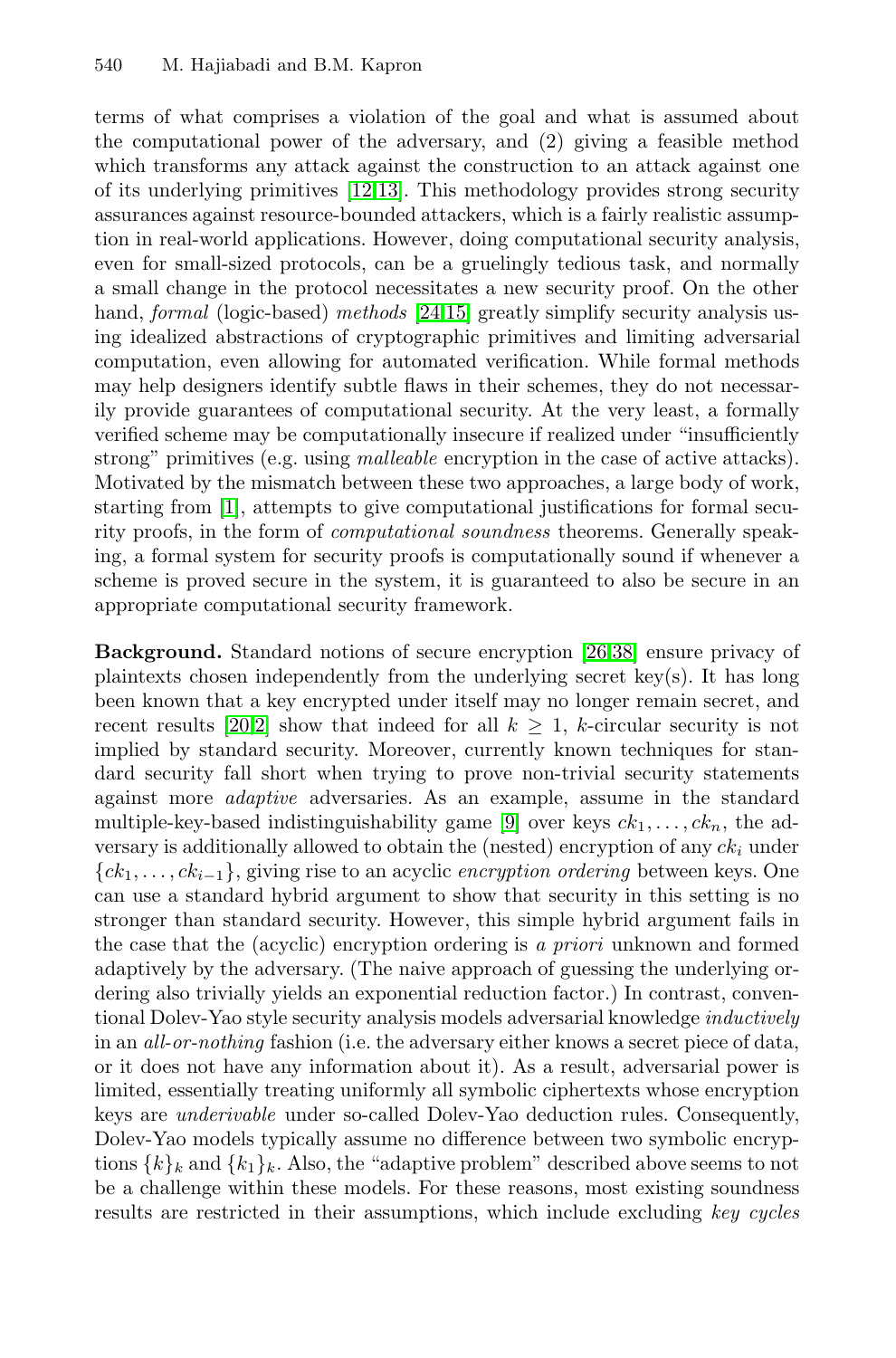altogether in the case of *passive* adversaries [1,28], posing certain encryption orderings in the case of *passive-but-adaptive* adversaries [33], and disallowing symmetr[ic e](#page-19-3)ncryption in the case of *active* adversaries [34,6,19].

As a resolution to the problems created by key cycles, Micciancio [32] proposes a *coinductive* method for modeling symbolic security, and obtains computational soundness in the setting of *message indistinguishability* for passive adversaries, while allowing key cycles and assuming only *semantic security* for the underlying encryption function. Coinductive symbolic [sec](#page-19-3)urity corresponds to a *greatestfixedpoint*-based definition of adversarial knowledge, as opposed to the *leastfixedpoint*-based definition adopted by conventional inductive methods. From a cryptographic perspective, [32] implicitly characterizes a *provably benign* form of *circular encryption*, in particular the equivalence of standard security to secure encryption under a variant of the multiple-key-based game described above in which the adversary may obtain the (single or nest[ed\)](#page-19-3) encryption of any  $ck_i$  under arbitrary keys, provided at least one of them is in  $\{ck_1, \ldots, ck_{i-1}\}\$ , resulting in a (possibly) cyclic encryption ordering. To obtain soundness, [32] shows that for an *a priori* [kn](#page-19-4)own sequence of exchanged symbolic messages (which is the case in the passive setting), one may order all *coinductively irrecoverable* keys from this sequence as  $k_1, \ldots, k_m$ , such that each occurrence of  $k_i$  is encrypted under at least one of  $\{k_1,\ldots,k_{i-1}\}.$ 

<span id="page-2-0"></span>**Our Results.** In this paper we investigate the question left open in [32]; namely, whether a coinductive approach provides similar soundness guarantees when applied in the setting of *active* adversaries. We consider a symbolic/computational *trace-based execution model* [34], including asymmetric and symmetric encryption. In contrast to previous work, we allow *symmetric keys* to be *freely* included in protocol messages, symmetric and asymmetric encryptions to be arbitrarily *nested*, and adversaries to *adaptively corrupt users*, along with other forms of active attack. We first pose the following central question: to what extent can *any* encryption scheme with standard security withstand stronger types of attack including *adaptive corruptions of keys* and *key-dependent*/*circular encryption*? To formalize this, consider the following game over symmetric/asymmetric encryption schemes  $\mathcal{E}^s = (G^s, E^s, D^s), \, \mathcal{E}^a = (G^a, E^a, D^a), \, \{ck_i\}_{1 \leq i \leq n} \leftarrow G^s(1^{\eta}),$  $\mathcal{E}^s = (G^s, E^s, D^s), \, \mathcal{E}^a = (G^a, E^a, D^a), \, \{ck_i\}_{1 \leq i \leq n} \leftarrow G^s(1^{\eta}),$  $\mathcal{E}^s = (G^s, E^s, D^s), \, \mathcal{E}^a = (G^a, E^a, D^a), \, \{ck_i\}_{1 \leq i \leq n} \leftarrow G^s(1^{\eta}),$ and  $\{(pk_i, sk_i)\}_{1 \leq i \leq n} \leftarrow G^a(1^{\eta})$ , in which the adversary is allowed to adaptively corrupt keys (symmetric and asymmetric), obtain decryptions of *permissible* ciphertexts, and issue key-dependent encryption queries of the form  $E^{s}(f(ck_1, \ldots, ck_n), ck_i)$  or  $E^{a}(f(ck_1, \ldots, ck_n), pk_i)$ , where f is any arbitrary composition of *constant*, *pairing*, *projection*  $(P_i(ck_1, \ldots, ck_n) = ck_i)$ , and *en* $cryption$   $(E_{pk_i}^{a}(\cdot)$  ,  $E_{ck_i}^{s}(\cdot))$  functions. We remark asymmetric decryption keys may not be used to form key-dependent messages, reflecting our assumption that such keys are not sent as plaintexts in protocol messages<sup>1</sup>. This function family allows one to describe encryption queries symbolically (e.g.  $E^s(E^s(ck_1, ck_2), ck_1)$ ) is denoted  $\{\{k_1\}_{k_2}\}_{k_1}$ , and hence symbolically keep track of adversarial knowledge. Now we ask: if  $\mathcal{E}^a$  and  $\mathcal{E}^s$  provide IND-CCA2 security *only*, can we prove,

<sup>1</sup> Relaxing this requirement does not add to the technical difficulty of the proofs. We assumed this requirement as it seems to be the case for most protocols in practice.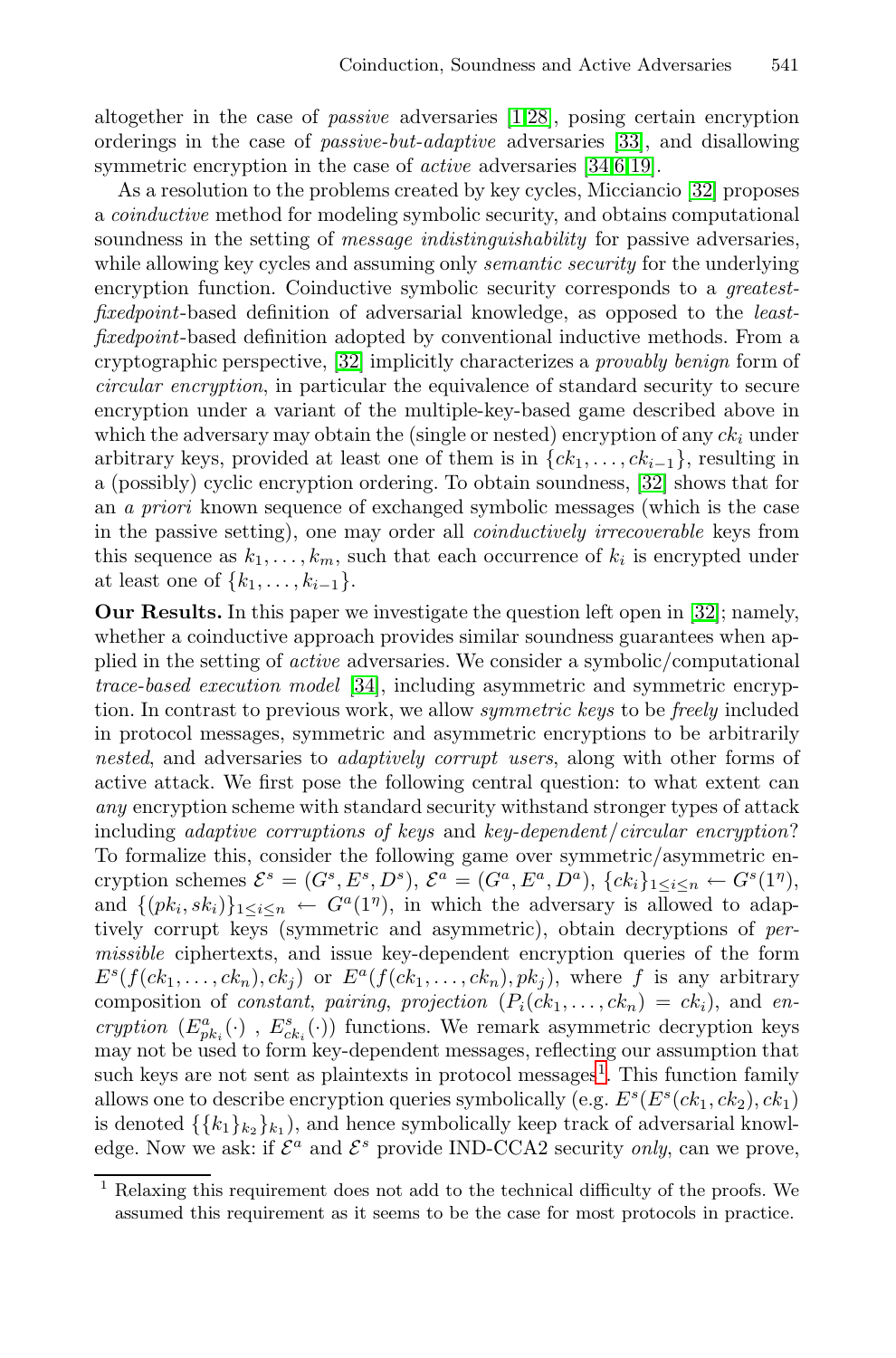at the end of the game, certain keys still maintain computational *secrecy*, in the sense they can securely be used in an encryption-based indistinguishability game<sup>2</sup>? Several negative results [20,2] show certain key cycles may compromise the secrecy of their component keys, but on the positive side this problem (in a generic sense involving circular encryption) has not been considered much. Motivating the discussion, the results of [32] in the context of the above game (but where only symmetric encryption is used,) imply if all queries are made at once (i.e. *nonadaptively*), then any  $ck_i$ , whose symbolic key  $k_i$  remains *coinductively irrecoverable* (*irrecoverable* for short), even if used in key cycles, maintains computational secrecy. Along these lines, we call  $(\mathcal{E}^a, \mathcal{E}^s)$  *CI secure* if after the *adaptive* execution of the above game all keys whose symbolic keys remain irrecoverable maintain computational secrecy. We also consider *ACI security*, an extension of CI security which adds *ciphertext integrity* and obtain the following

**Theorem** (informal). If  $(\mathcal{E}^a, \mathcal{E}^s)$  is A[CI](#page-19-3) secure, it provides soundness for coinductive traces.

Next we ask if CI security may be based on IND-CCA2 security. Note that the CI attack model is ostensibly much stronger than the CCA2 one, allowing a CI adversary to adaptively corrupt keys and obtain circularly-encrypted ciphertexts. A naive reduction attempt would be to *a priori* guess all keys which remain irrecoverable during the game, together with their underlying encryption ordering, and then use a hybrid argument in the style of [32] to do the reduction. Such an idea clearly yields an infeasible reduction factor. Instead, we prove that if the *diameter* of the *coinductively-hidden subgraph* of the resulting *key graph* is constant, then CI security is implied by IND-CCA2 security. (It will soon be informally described why our reduction is dependent on this parameter.) Here, the key graph is the (random) multigraph  $G_k$  which has a node for every key in the game, and an edge  $v_i \rightarrow v_j$  if  $v_i$ 's associated key encrypts  $v_j$ 's in an encryption query (e.g. the encryption query  $\{\{k_1\}_{k_2}\}_{k_1}$  creates one self-loop and one normal edge,) and by "coinductively hidden subgraph" we mean the *induced subgraph* of G<sup>k</sup> on *irrecoverable nodes* (nodes whose associated keys remain irrecoverable). We remark that as long as the above condition holds, the adversary may corrupt any number of keys, [an](#page-19-5)d create arbitrary key cycles and arbitrarily-long paths in the whole key graph.

**Theorem** (informal). If  $\mathcal{E}^a$  and  $\mathcal{E}^s$  are both IND-CCA2 secure, then for every adversary A where the diameter of the coinductively hidden subgraph of  $G_k(\mathcal{A})$ is constant (i.e. independent of the security parameter), A has a negligible advantage in the CI game for  $(\mathcal{E}^a, \mathcal{E}^s)$ . Moreover, if  $\mathcal{E}^s$  is also INT-CTXT secure, A has a negligible advantage in the ACI game.

The starting point of our proof is [36]'s positive results on security against adaptive corruptions (in an *authenticated* channel setting), showing that security

<sup>2</sup> Our definition of computational secrecy is close to the idea of *key usability*, developed in [23], for defining alternate, composition-amenable security criteria for key-exchange protocols.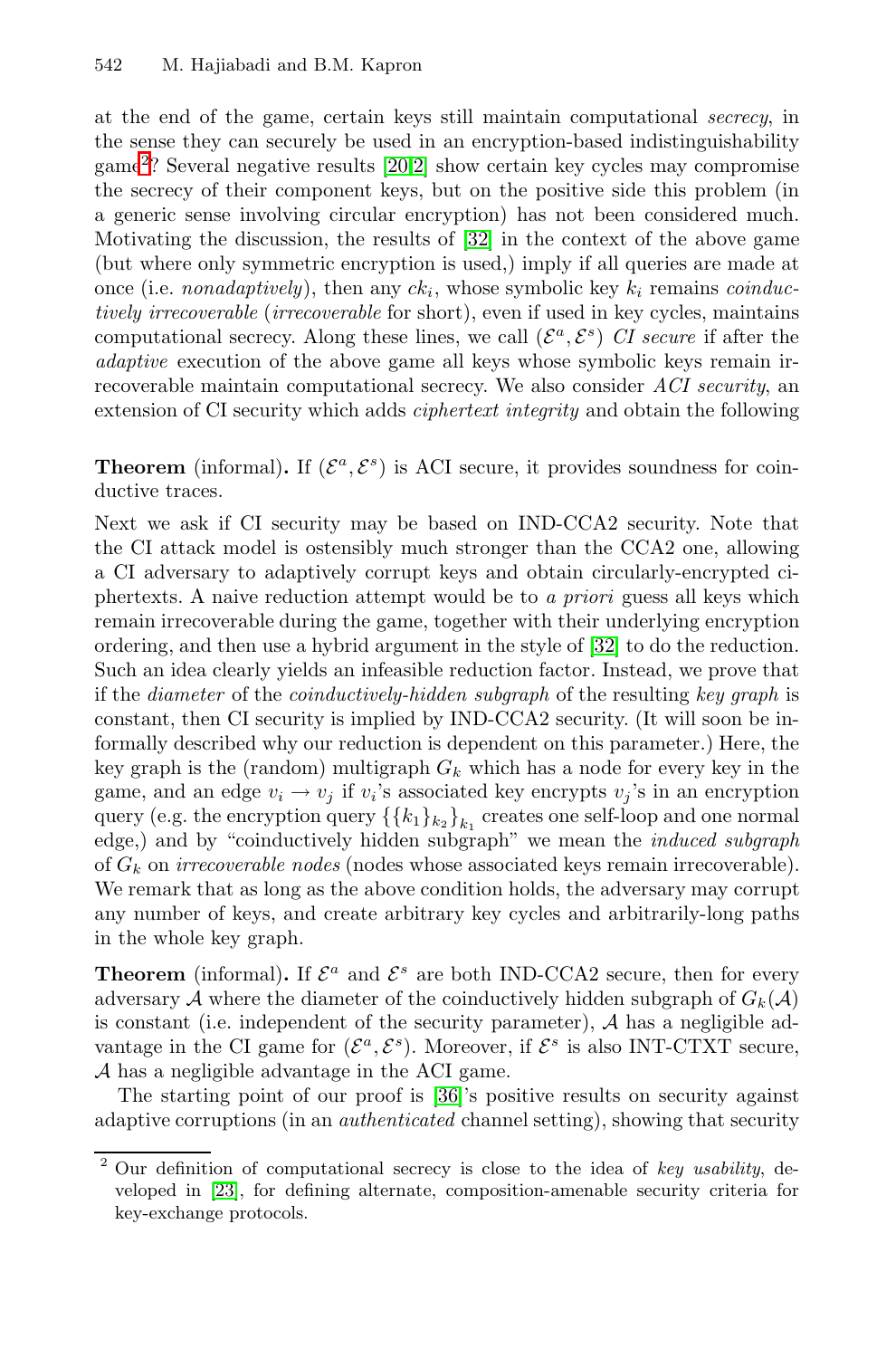in a setting over  $\mathcal{E}^s$  and  $\{ck_i\}_{1\leq i\leq n} \leftarrow G^s(1^{\eta})$ , in which A may adaptively corrupt keys, and obtain *single encryptions*  $E^s(ck_i, ck_j)$ , for  $1 \leq i, j \leq n$ , subject to key *acyclicity*, is obtained via a reduction to the semantic security of  $\mathcal{E}^s$ , with a factor of  $O(n^l)$  where l is the diameter of the resulting key graph. Although the results of [36] seem to extend, by its mere develo[ped](#page-19-5) techniques, to an authenticated setting with *nested encryptions*, they crucially rely on acyclicity and break down if this latter is relaxed. Allowing *cyclic nested encryptions*, irrecoverable nodes may have self-loops or oppositely-directed edges between themselves (encryption queries  $\{\{k_1\}_{k_2}\}_{k_3}$  and  $\{k_2\}_{k_1}$  create such edges, while  $k_1, k_2$  remain irrecoverable), and we still need to prove their computational secrecy. Central to our proof is a new notion of *coinductive continuability*, which for every irrecoverable node characterizes a special set of paths ending in that node, satisfying a property which enables a path-based reduction proof in the style of [36]. (Our reduction is based on guessing random coinductiely continuable paths with certain properties, making it depend on the diameter.) Also, allowing both nested encryptions and decryption queries creates a new complication; namely, to simulate a CI adversary  $\mathcal{A}^{CI}$  by a CCA2 adversary  $\mathcal{A}^{cca}$ , nested encryptions may make an  $\mathcal{A}^{cca}$ 's *challenge ciphertext* a "legitimate" ciphertext for  $\mathcal{A}^{CI}$  (e.g., when the ciphertext corresponding to  $\{k_1\}_{k_2}$  in  $\{\{k_1\}_{k_2}\}_{k_3}$  is created under  $\mathcal{A}^{cca}$ 's left-orright oracle and  $k_3$  remains irrecoverable), and if  $\mathcal{A}^{CI}$  makes such a decryption query, our simulation fails. A large part of our proof, thus, involves showing  $\mathcal{A}^{CI}$ may produce such ciphertexts [on](#page-8-0)ly with negligible probability. Such a complication does not arise if one only deals with single encryptions, and in fact, the results of [36] immediately extend if decryption queries are also allowed.

**Applications.** Our reduction result implies for a protocol  $\Pi$  (which may contain symmetric keys and nonces as atomic messages) and a *trace-expressible* security property  $\mathcal P$  (here, loosely speaking, by a trace we mean a sequence of states created during an execution of a protocol as a [resu](#page-18-3)lt of adversarial/honest-parties' actions. Formal definitions are given in Section 3), if the following two symbolic assertions hold, then the (CCA2, CCA2+CTXT)-based implementation of  $\Pi$  provably achieves  $P$  (in an *insecure* channel setting) with strong security guarantees [aga](#page-19-4)[in](#page-17-1)st adaptive corruptions: (a) No symb[olic](#page-19-6) coinductive adversary may create a trace containing an arbitrarily-long encryption chain (in the sense describ[ed](#page-17-2) above), and (b)  $\Pi$  is coinductively secure; namely, no coinductive symbolic adversary may produce a trace not satisfying the underlying symbolic property. We observe that all protocols in the Clark-Jacob library [21], in which the only primitives used are asymmetric/symmetric encryption, satisfy our soundness restriction (item (a) above), making it applicable to them. A number of these protocols are asymmetric encryption-based, and analyzable under previous soundness theorems (e.g. [34,6]). Using our techniques, we show that [27] the *Wide-Mouthed Frog authentication protocol*, which is not analyzable under the cryptographic library of [4] due to the classic *commitment problem* prevalent in simulation-based approaches, satisfies our soundness restriction. This advocates for the use of coinduction as a strong tool in yielding provably-sound security proofs, while circumventing issues involved with using induction-based methods.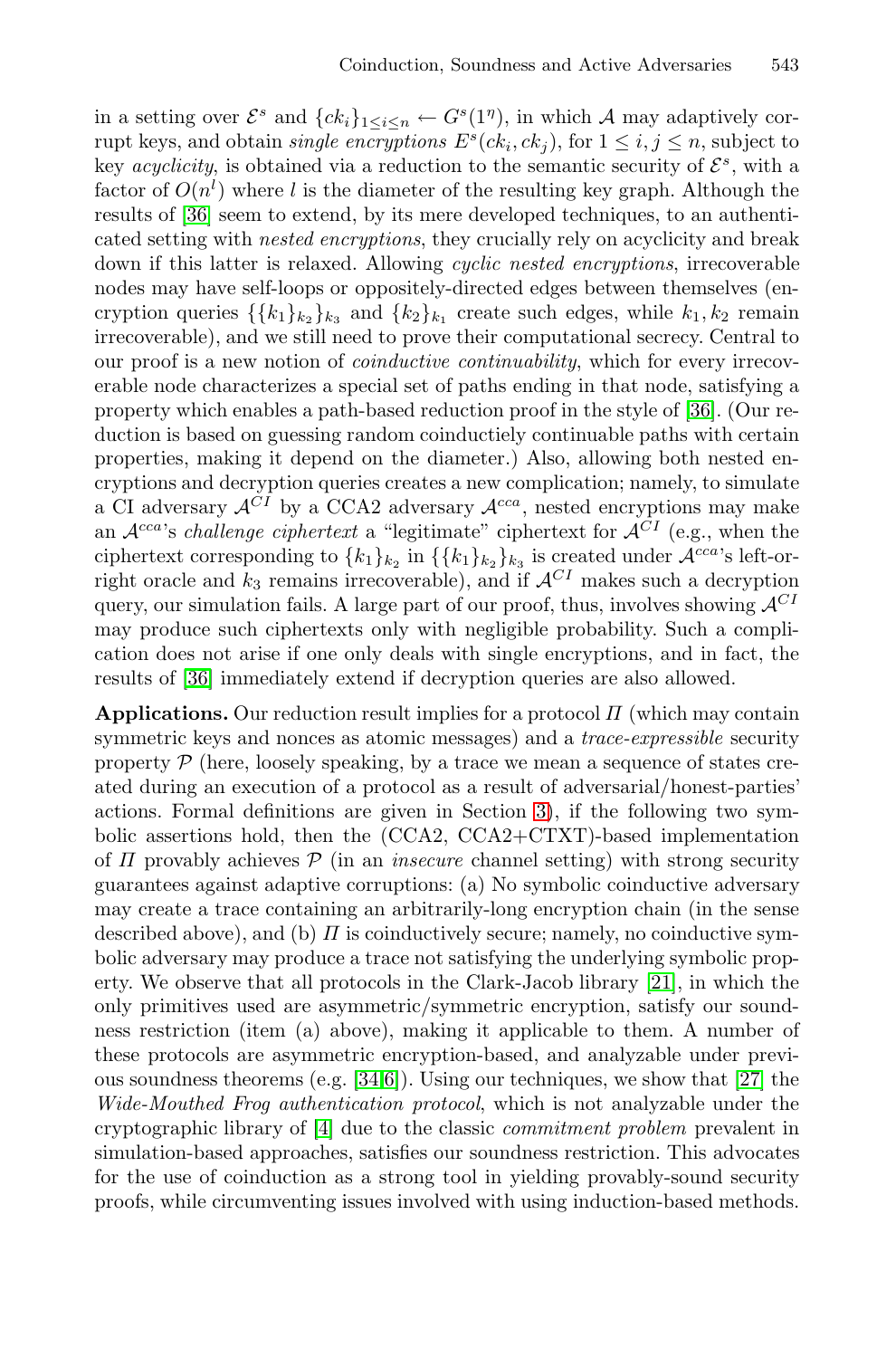**Why Not KDM Security?** It may be asked why we bother to investigate soundness of coinductive methods, when there are constructions in the standard model for secure encryption under *key-dependent messaging* [14,16]. We note that security against adaptive corruptions is a necessary requirement for any encryption scheme used in a protocol which is run in an environment with adversarially adaptive corruptions. In such situations, once a key is corrupted, the security of the protocol will depend on the preservation of secrecy for keys which are not trivially corrupted. Even in the idealized *static corruption* model, [a k](#page-17-3)ey may dynamically be revealed by the exploitation of potential weaknesses of a protocol (e.g., consider a situation where the adversary gets to alter a communicated message by replacing an "honest" key with his own key, making an honest party then encrypt a secret key under the adversarial key.) To the best of our knowledge, there are no provable constructions of KDM-secure encryption in the standard model which also provide security against adaptive corruptions. Backes et al. [5] consider a limited case in which security is defined only in a left-or-right indistinguishability sense, not addressing the above problem. In s[ubs](#page-18-4)[equ](#page-19-7)e[nt](#page-17-2) work, [3] considers the problem in its full generality as described above, but their construction is in the random-oracle model. Moreover, they do [n](#page-17-1)ot consider the question of whether generic constructions from KDM-secure encryption schemes exist (in the standard model) which also provide security against adaptive corruptions.

**Related Work.** Obtaining s[oun](#page-19-8)d abstract security proofs for protocols involving symmetric encryption has also been considered following the ideal/real simulation paradigms of [17,37]. [4] shows that *secure realization* of *ideal* symmetric encryption (in the sense of *reactive simulatability*) is possible in their cryptographic library [6] if the *commitment problem* does not occur (i.e. any honest party's key, after it is used for encryption, never becomes "known" to the adversary), and the *used-order property* is satisfied. (i.e. Deployed keys admit an *a priori* encryption ordering.) The authors of [30], by extending the framework of [19] to allow symmetric encryption, show if a key-exchange protocol satisfies their symbolic criteria and if the above conditions hold, the protocol securely realizes a *key-exchange functionality* in the sense of *universal composability*. We comment the com[mitm](#page-18-5)ent problem may intrinsically occur as a direct result of security formalizations; adaptive corruptions, for instance, trivially enable this possibility. Also, the requirement that "a session-key loss in a key-exchange protocol should not affect the secrecy of other session keys" is formalized by allowing the adversary to adaptively learn session keys, leadi[ng](#page-17-2)[, po](#page-19-8)ssibly, to the commitment problem. Thus the aforementioned frameworks do not consider the above two attack scenarios. We remark the commitment problem was known long before in the setting of *adaptively-secure multiparty computation*, with initial solutions given in [18]. The results of [22] are aimed at indistinguishability-based security properties (e.g., secrecy requirements for key-exchange protocols), by showing that *observational equivalence* between two processes implies computational indistinguishability under standard cryptographic assumptions. Although [22] allows symmetric encryption, it imposes the same restrictions as [4,30].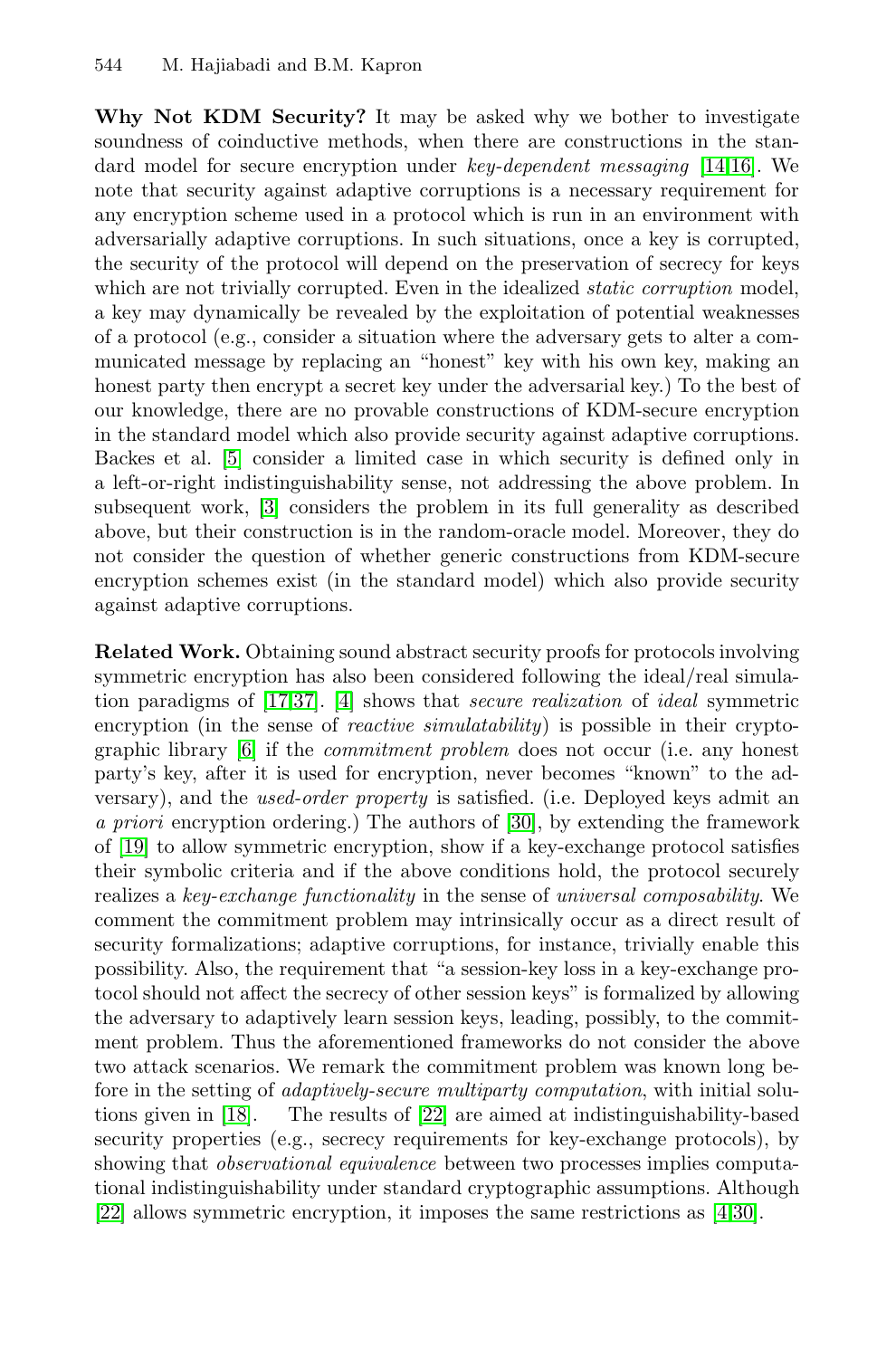A very different approach which in principle supports reasoning about situations which include key-cyclic encryption and adaptive corruption for both symmetric and asymmetric encryption as well as other primitives is the use of what might be called *general-purpose security logics*. Here we include probabilistic process calculi [31,35], logics which axiomatize computational indistinguishability [29,8] and first-order logics augmented with axioms characterizing specific security properties [7]. The tradeoff involved in taking a more generic approach is the loss of structure in proofs, potentially undermining some of the benefits of the formal approach.

**Basic Notation:** For a review of the standard notions of encryption security, we refer to [10,11]. If D is a probability distribution, then  $x \leftarrow D$  denotes choosing an element according to D, and if S is a set,  $x \leftarrow S$  denotes choosing an element uniformly at random from S. For a probability distribution  $D$ ,  $sup[D]$ denotes the *support set* of D, and we write  $x \in D$  to mean  $x \in \text{sup}[D]$ . We call a function *negligible* if it grows more slowly than the inverse of any polynomial function. For ease of notation, we use  $negl(\cdot)$  to refer to any negligible function.

### **2 Preliminaries**

**A Formal Language for Cryptographic Expressions.** *Expressions* are built from four infinite sets of *basic symbols* – *identifiers*, ID, *public-key symbols*,  $\mathcal{K}^{pub}$ , *private-key symbols*  $\mathcal{K}^{priv}$ , and *nonces*,  $\mathcal{X}$  – using *encryption*,  $\{\diamond\}_\circ$ , and *concatenation*,  $(\cdot, \cdot)$ , operators for building *compound* messages. We further partition Kpriv into *asymmetric private keys*, Kprivasym, and *symmetric private keys*  $\mathcal{K}^{privsym}$ . We fix a bijective *key-inverse* operation (.)<sup>-1</sup> :  $\mathcal{K}^{pub} \cup \mathcal{K}^{privsym}$  →  $\mathcal{K}^{priv}$ , which induces the *identity* function on subdomain  $\mathcal{K}^{privsym}$ .

Whenever it is essential to distinguish between the adversary's and honest parties' basic symbols, we add a subscript  $A$  or  $H$  to basic symbols, and for every set S defined above, we further define  $S = S_H \cup S_A$  (e.g.  $\mathcal{K}_H^{priv}$  and  $\mathcal{K}_A^{priv}$ ). Moreover, whenever it is necessary to distinguish between symmetric and asymmetric private-key symbols, we add a superscript sym to symmetric ones. (e.g. we have  $(k_1^{sym})^{-1} = k_1^{sym}$ .) The set of *formal expressions*, Exp, is:

$$
Exp ::= Plain \mid Cipher \mid (Exp, Exp)
$$
  
Plain ::= ID \mid X \mid K^{pub} \mid K^{privsym}  
Cipher ::= {Plain}\_{k \in K^{pub} \cup K^{privsym}} \mid {Cipher}\_{k \in K^{pub} \cup K^{privsym}}

**Coniductive Modeling of Adversarial Knowledge.** We take a coinductive approach to modeling adversarial attacks. To model *coinductive adversarial knowledge* [32], we define a *key-recovery function*,  $F$ , which specifies given  $e \in Exp$  and  $\hat{T} \subseteq \mathcal{K}_H^{priv}$ , what keys can be deduced by "single-round" applications of Dolev-Yao rules. Defined naturally,  $\mathcal{F}_s(T) = s \cap \mathcal{K}_H^{priv}$  for a basic symbol  $s, \mathcal{F}_{(e_1,e_2)}(T) = \mathcal{F}_{e_1}(T) \cup \mathcal{F}_{e_2}(T)$ , and  $\mathcal{F}_{\{e\}_k}(T) = \mathcal{F}_e(T)$  if  $k^{-1} \in T \cup \mathcal{K}_A^{priv}$  and  $\mathcal{F}_{\{e\}_k}(T) = \emptyset$ , otherwise. T is a *fixedpoint* of  $\mathcal{F}_e$  if  $\mathcal{F}_e(T) = T$ , and is the *greatest* (resp. *least*) fixedpoint if T is the greatest (resp. least) solution of  $\mathcal{F}_e(X) = X$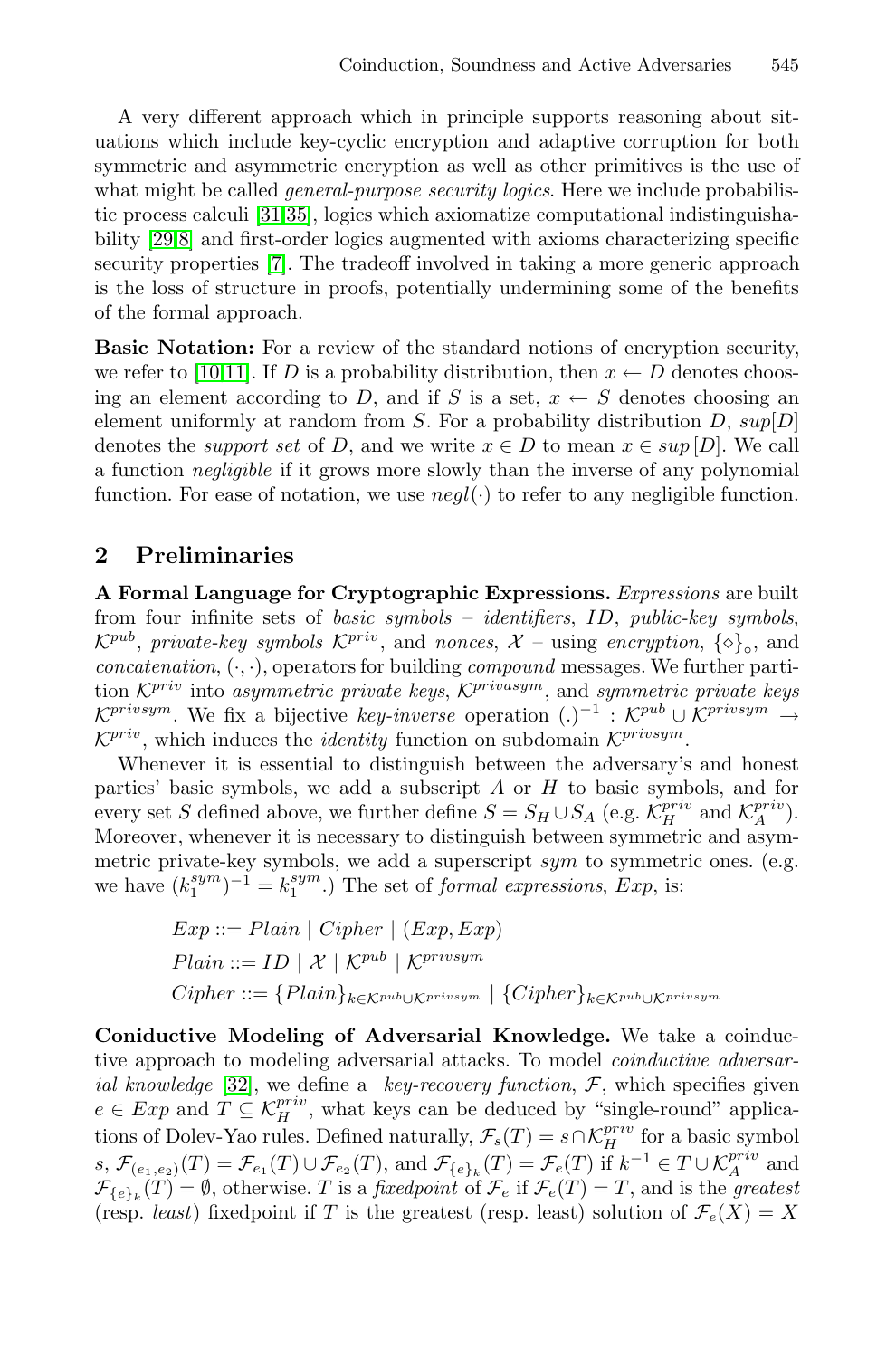<span id="page-7-1"></span><span id="page-7-0"></span>(according to  $\subseteq$  ordering). Now T is *coinductively* (resp. *inductively*) defined by  $\mathcal{F}_e$  if T is the greatest (resp. least) fixedpoint of  $\mathcal{F}_e$ . It is easy to see that  $\mathcal{F}_e$  is a *monotone* function (i.e.,  $S_1 \subseteq S_2 \Rightarrow \mathcal{F}_e(S_1) \subseteq \mathcal{F}_e(S_2)$ .

The Tarski-Knaster Theorem implies for every monotone function  $F : \varphi(D) \to$  $\wp(D)$ , where D is some set and  $\wp(D)$  is its *powerset*, the least fixedpoint,  $fix(F)$ , and greatest fixedpoint,  $FIN(F)$ , of F exist and are obtained as follows

$$
fix(F) = \bigcap_{S:F(S) \subseteq S} S \qquad (1) \qquad FIX(F) = \bigcup_{S:S \subseteq F(S)} S \qquad (2)
$$

Note that if  $T \subseteq \mathcal{F}_e(T)$ , then  $cl(T) \triangleq \bigcup_{i \geq 1} \mathcal{F}_e^{i}(T)$  is a fixedpoint, for which  $T \subseteq cl(T)$ , where  $\mathcal{F}_e^i(T)$  denotes i successive applications of  $\mathcal{F}_e$  on T. The latter follo[ws](#page-7-0) from monotonicity of  $\mathcal{F}_e$ , and the former follows observing that  $\mathcal{F}_e^k(T) = \mathcal{F}_e^{k+1}(T)$  $\mathcal{F}_e^k(T) = \mathcal{F}_e^{k+1}(T)$  $\mathcal{F}_e^k(T) = \mathcal{F}_e^{k+1}(T)$  for sufficiently large k's. (This is because the number of keys in  $e$  is finite.) Thus the following equivalent formulations follow:

$$
fix(\mathcal{F}_e) = \bigcap_{\mathcal{F}_e(S) = S} S = \bigcup_{i \ge 1} \mathcal{F}_e^i(\emptyset) \quad (3)
$$
\n
$$
FIN(\mathcal{F}_e) = \bigcup_{S = \mathcal{F}_e(S)} S = \bigcap_{i \ge 1} \mathcal{F}_e^i(\mathcal{K}_H^{priv})
$$
\n
$$
(4)
$$

We show  $(4)$ ; the proof for  $(3)$  follows by a dual argument. The first equality for  $FIX(\mathcal{F}_e)$  $FIX(\mathcal{F}_e)$  $FIX(\mathcal{F}_e)$  follows from (2) and the argument presented above. The second equality follows from the following three observations: (a)  $\bigcap_{i\geq 1} \mathcal{F}_e^i(\mathcal{K}_H^{priv})$ is a fixedpoint of  $\mathcal{F}_e$ , (b) if T is a fixedpoint of  $\mathcal{F}_e$ , then  $T = \bigcap_{i \geq 1} \mathcal{F}_e^i(T)$ , and (c) by monotonicity,  $\bigcap_{i\geq 1} \mathcal{F}_e^i(T) \subseteq \bigcap_{i\geq 1} \mathcal{F}_e^i(\mathcal{K}_H^{priv})$ . Now the set of *coinductively recoverable keys* of e is the set coinductively defined by  $\mathcal{F}_e$ . For example for  $e = k^{-1}$ ,  $\{\{k_1^{sym}\}_{k_2^{sym}}, \{k_2^{sym}\}_{k_1^{sym}}\}_{k}$ , its coinductively recoverable keys are  ${k<sup>-1</sup>, k<sub>1</sub><sup>sym</sup>, k<sub>2</sub><sup>sym</sup>}.$  (As a convention, we omit parentheses in expressions and write  $e_1, e_2$  for  $(e_1, e_2)$ .) See [32] for more examples.

We define the *coinductive closure set* of  $e \in Exp$ , denoted *closure<sub>c</sub>*(*e*), to be the *smallest* set satisfying: (i) closure<sub>c</sub>(e) contains e,  $FIX(\mathcal{F}_e)$ , ID,  $\mathcal{K}^{pub}$ , and all the adversary's basic symbols, (ii) if  $(e_1, e_2) \in closure_c(e)$  then  $e_1, e_2 \in$ closure<sub>c</sub>(e), (iii) if e' and e'' are both in closure<sub>c</sub>(e), so is (e', e''), (iv) if  $\{m\}_k \in$ closure<sub>c</sub>(e) and  $k^{-1} \in closure_c(e)$  then  $m \in closure_c(e)$ , and (v) if  $m \in$ closure<sub>c</sub>(e) and  $k \in closure_c(e)$  then  $\{m\}_k \in closure_c(e)$ . Although the above definition is a hybrid of inductive and coinductive definitions, an equivalent, (fully) coinductive definition is also possible; however, we adopt the above one as it is more natural. Now  $e_1$  is *coinductively recoverable* from e if  $e_1 \in closure_c(e)$ . Note, if  $e_1 \in closure_c(e)$  but  $k^{sym} \notin closure_c(e)$ , Rule (v) does not allow us to deduce  ${e_1}_{k \text{sym}} \in closure_c(e)$ . This models the idealized symbolic assumption that if the adversary does not know an honest party's symmetric key, he cannot produce a ciphertext which decrypts to a meaningful plaintext under that key. To support this assumption in our computational model, we will assume the symmetric encryption scheme provides *ciphertext integrity*.

We say e' is a *subexp* of (or *occurs* in) e, denoted  $e' \sqsubseteq e$ , if  $e = e'$ , or  $e = (e_1, e_2)$ and  $e' \sqsubseteq e_1$  or  $e' \sqsubseteq e_2$ , or  $e = \{e_1\}_k$  and  $e' \sqsubseteq e_1$ . We say  $k_1$  encrypts  $k_2^{-1}$  in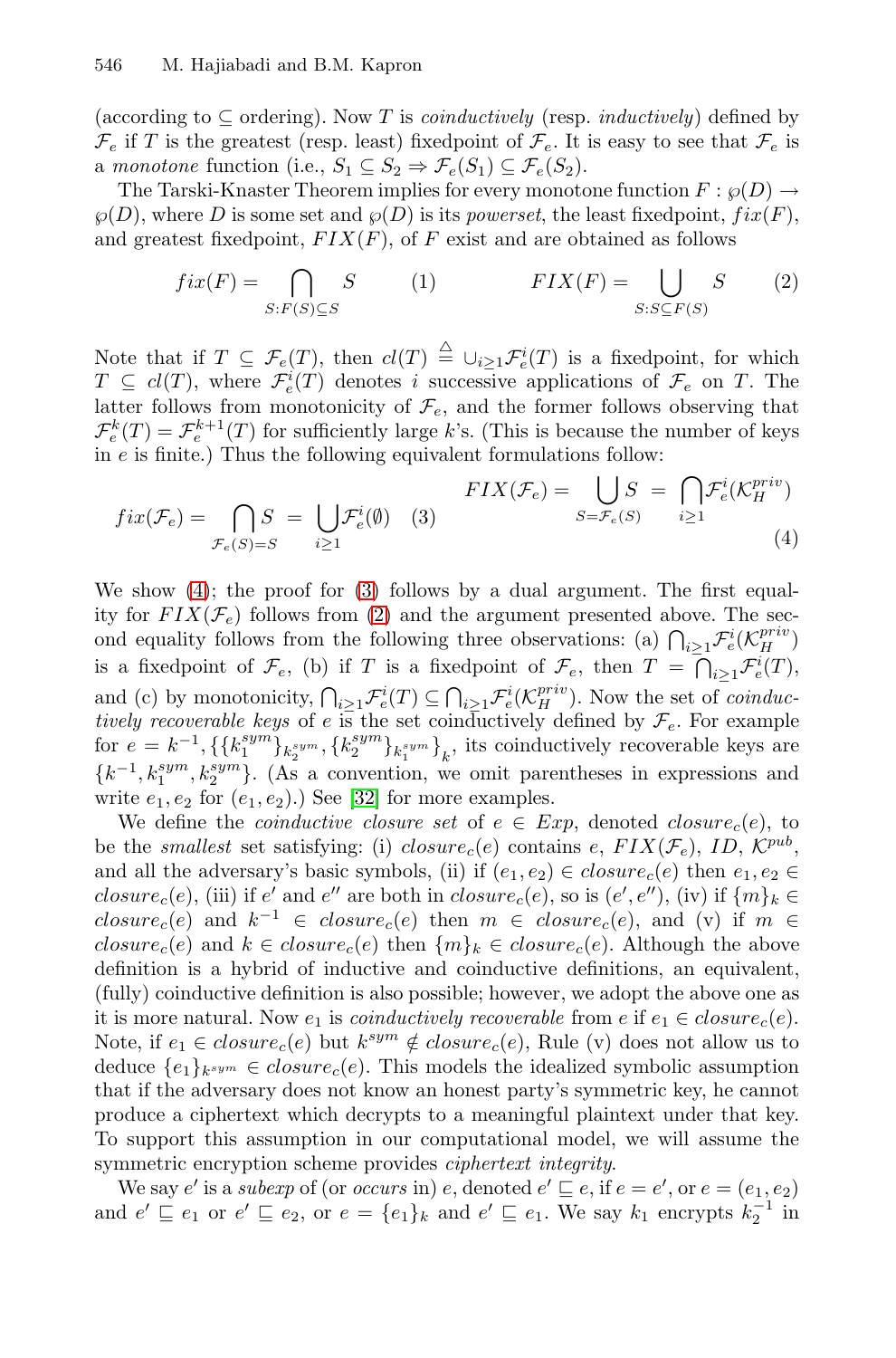<span id="page-8-0"></span>e, denoted  $k_1 \rightarrow^e k_2^{-1}$ , if for some  $\{e_1\}_{k_1}$  which occurs in  $e, k_2^{-1} \sqsubseteq e_1$ . An expression is *key cyclic* if it contains a *key cycle*, that is a sequence  $k_0, k_1, \ldots k_{i-1}$ such that  $k_j \to k_{(j+1 \mod i)}^{-1}$  for all  $j \geq 0$ , and is called *key acyclic* if it is not key cyclic. It is known the inductive and coinductive definitions coincide for keyacyclic expressions[32]. The converse of this, however, does not hold true; it is possible some keys occur in certain key cycles but remain coinductively irrecoverable (e.g. consider  $\{\{k_1^{-1}\}_{k_1}\}_{k_2}$ ). In fact, we will prove it is exactly such keys that remain "secure" under concrete implementations.

**Computational Interpretation of Cryptographic Expressions.** Under a pair of symmetric/asymmetric schemes  $\mathcal{E}_p = (\mathcal{E}_{sym}, \mathcal{E}_{asy})$  with parameters  $(\eta_{sym}, \eta_{asy})$ , an invertible *pairing function*, and a mapping  $\tau(\eta_{sym}, \eta_{asy}, \circ)$ , which gives a *concrete value* to every basic symbol, every  $e \in Exp$  induces a natural probability distribution, denoted  $\llbracket e \rrbracket_{\tau}^{\mathcal{E}_p}$ , which we call the *computational image of e wit[h](#page-19-4) [re](#page-19-4)spect to*  $\mathcal{E}_p$  *and*  $\tau$ . If  $E \in [e]_r^{\mathcal{E}_p}$  and  $e_1 \subseteq e$ , given  $\tau$ , one may define the underlying value of  $e_1$  in E in a natural way.

## **3 Symbolic and Computational Trace-Based Protocol Security**

We will now introduce a protocol specification language and consider an extension of the model given in [34] for analyzing security protocols in the presence of active adversaries. For simplicity, we consider two-party protocols, and assume that each protocol runs in a constant number of rounds, and admits a symbolic specification. Under these assumptions, a *protocol* can be described as a sequence  $\Pi = (M_1^I, M_1^R, M_2^I, M_2^R, \dots, M_r^I, M_r^R)$  of *messages* being sent alternately between two parties: *initiator* and *responder*. (Here having the responder send the last message is arbitrary.) We assume that each party has an associated *longlived public key* which the other party may use to encrypt messages, and whose matching private key is never sent as a plaintext. The parties, however, may generate fresh symmetric keys, send them (encrypted) to each other, and later on use exchanged keys to encrypt future messages. Messages that we use to specify protocols are built upon four disjoint sets  $Its = \{I, R\}$ , nonces =  $\{X_1, X_2, \dots\}$ ,  $pubkeys = \{K_I, K_R\}$ , and  $symkeys = \{K_1^{sym}, K_2^{sym}, \ldots\}$ , using encryption and concatenation for building compound messages, where  $K_I$  and  $K_R$  denote the parties' respective public keys. We further require protocols be *computationally executable*; in particular, a party should be able to fully decrypt (all encrypted parts of) a message she receives. (Our results seem to easily extend by relaxing this restriction, allowing, e.g., *ciphertext forwarding*, which allows a party to forward a message without decrypting it.) To summarize our assumptions, we call  $\Pi$  *valid* if: (1) for all  $1 \leq i \leq r$  and  $x \in \{I, R\}$ ;  $K_I^{-1}$  and  $K_R^{-1}$  do not occur in  $M_i^x$ , and (2) for all  $1 \le i \le r$ ,  $x \in \{I, R\}$ , and  $y = \{I, R\} - \{x\}$ ; if  $M_i^x$ has a subexp  $\{M\}_K$ , then K is *inductively* recoverable from  $(K_y, M_1^x, \ldots, M_i^x)$ . (We will use a coinductive approach for modeling adversarial attacks, and this condition is solely meant to specify our class of protocols. In particular, since we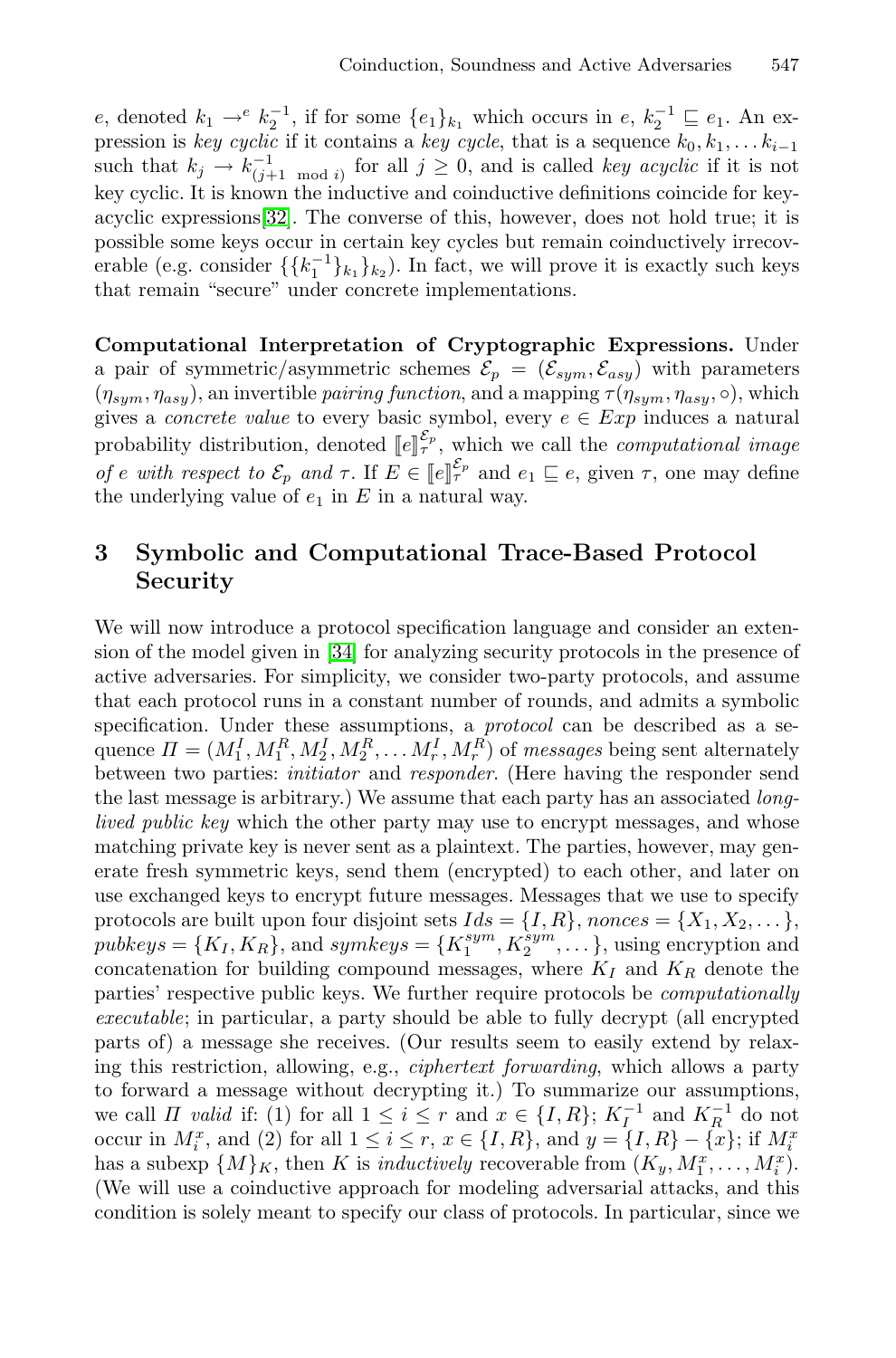require parties be able to fully decrypt their received messages, and their roles be computationally executable, such a condition seems necessary.)

So far we have only described the "syntax" of protocols; this should not be confused with the formal execution semantics to be presented below. Treating  $\Pi$  as a tuple of messages, we denote its ith message by  $\Pi_i$ . We denote the set of protocol *users* (*participants*) by  $U = \{u_1, u_2, ..., u_n\}$ , where any two of whom may initiate an instance of the protocol together, in a manner controlled by an adversary. The adversary is not himself a protocol user, but may dynamically subvert users during the execution. We model adversarial power as an *oracle* with which he is *adaptively* interacting, by making the following types of query:

- corrupt(i): Corrupts user  $u_i$ . In response, the long-lived secret key of  $u_i$  (and all other  $u_i$ 's internal information) is given to the adversary.
- $new-session(i, j)$ : Causes  $u_i$  and  $u_j$  to start a new session, with  $u_i$  as the initiator. The oracle assigns a unique *number*, sn, to their session and gives sn to the adversary plus the first message that  $u_i$  sends to  $u_j$  in this session.
- $-$  send(sn,  $m_1$ , I): Causes the oracle to send message  $m_1$  to the initiator of session sn and give  $m_2$ , the message that the user produces in response, to the adversary. Here m<sup>2</sup> may be a valid message, an *error message* ⊥ (indicating  $m_1$  was not of the right format), or a *flag message*  $*$  indicating that the user has received her last message, finishing her session.
- $-$  send(sn, m<sub>1</sub>, R): Similar to above, but  $m_1$  is sent to the responder of sn.

We now give formal and computational semantics for protocols. In the formal setting, we denote the long-lived public key of  $u_i$  by  $k_{u_i}$ , and for each session sn that  $u_i$  is a user of, we denote  $u_i$ 's generated symmetric keys and nonces in sn, respectively, by  $\mathbf{K}_{i,sn}^{sym} = \{k_{i,sn,j}^{sym} \mid j \in \mathbb{N}\} \subseteq \mathcal{K}_H^{privsym}, \mathbf{X}_{i,sn} = \{x_{i,sn,j} \mid j \in \mathbb{N}\}$  $\mathbb{N}\}\subseteq \mathcal{X}_H$ . The adversary may use his own basic symbols to build new messages; we denote the adversary's symmetric keys and nonces, respectively, by  $\mathbf{K}_A^{sym} =$  ${k_{A,j}^{sym} \mid j \in \mathbb{N}} \subseteq \mathcal{K}_A^{privsym}, \mathbf{X}_A = \{x_{A,j} \mid j \in \mathbb{N}\} \subseteq \mathcal{X}_A$ . We let  $Exp_{basic}$  be the union of all  $\mathbf{X}_A, \mathbf{K}_A^{sym}, \mathbf{K}_{i,sn}^{sym}$ 's,  $\mathbf{X}_{i,sn}$ 's.

The adversary initially knows only his own basic symbols and parties' IDs and public keys. If he corrupts  $u_i$ , he receives  $k_{u_i}^{-1}$  as well as  $\mathbf{K}_{i,sn}^{sym} \cup \mathbf{X}_{i,sn}$ , for every  $sn$  that  $u_i$  has engaged in. A protocol *state* is characterized by the following components:

$$
f: \{I, R\} \times BS(\Pi) \times SN \to Exp_{basic} \cup \{\bot\} \quad l: \{I, R\} \times SN \to \Pi_i \cup \{\sqrt{\}}
$$
  

$$
h: \{I, R\} \times SN \to U \qquad corr-users \subseteq \{u_1, \ldots, u_n\}
$$

Here SN denotes the set of all session numbers, and, recall that, U is the set of all protocol users. Function f represents the symbolic values that the initiator and responder of each session of the protocol give to basic symbols in that session, and ⊥ means that the party does not yet know the value of the corresponding basic message. Function  $l$  denotes the index of the next message in the protocol that the initiator and responder of each session expect to receive, and  $\sqrt{\ }$  indicates that the party has finished her respective session. Finally function  $h$  indicates what protocol users take the roles of "initiator" and "responder" in each session.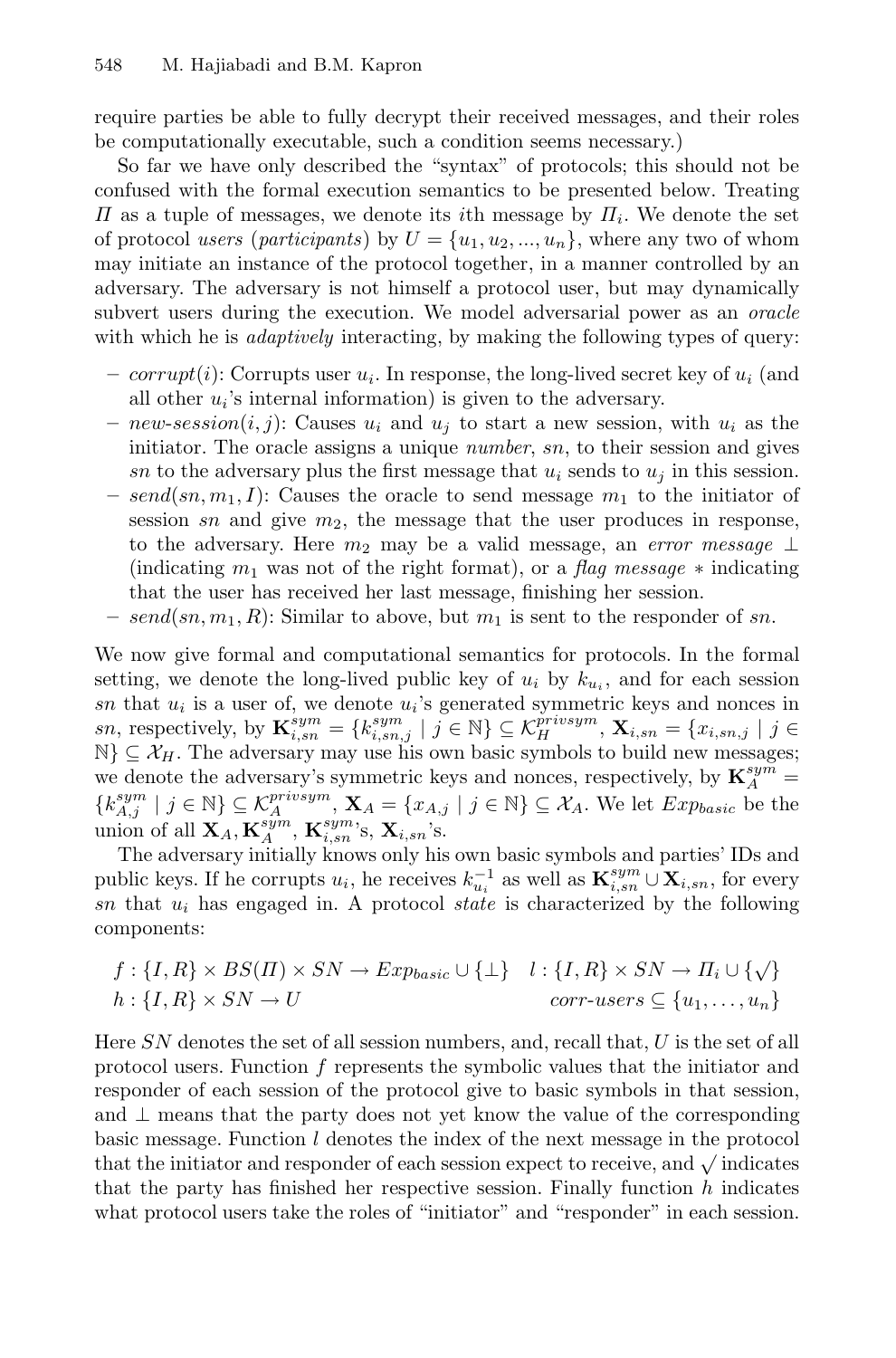We denote the initial state of the system by  $FS_0$ , where  $corr$ -users =  $\emptyset$ , and l, f, h map all their inputs to null values. An execution of a *formal adversary*,  $\mathcal{A}_F$ , can be described as a sequence of queries  $E(\mathcal{A}_F)=(q_1, q_2,...)$ , with corresponding replies  $(r_1, r_2,...)$ . We then call  $\mathcal{A}_F$  *coinductively legitimate* if  $m \in$ closure<sub>c</sub>(r<sub>1</sub>, r<sub>2</sub>,...,r<sub>i−1</sub>) for all i such that  $q_i = send(sn, m, {I, R})$ . Under  $A_F$ 's execution, we denote the induced *formal trace* by  $\mathcal{FT}(\mathcal{A}_F)=(FS_0, FS_1 \dots)$ , where state  $FS_i$  is obtained from  $FS_{i-1}$  as a result of query  $q_i$ .

Under the computational execution, elements of  $BS(\Pi) \subseteq \text{Ids} \cup \text{nonces} \cup$ pubkeys ∪ symkeys are replaced with random bitstrings, sampled w.r.t. a pair  $\mathcal{E}_p = (\mathcal{E}_{asy}, \mathcal{E}_{sym})$ , with w.l.o.g. a shared security parameter  $1^{\eta}$ , and the coins tossed by both protocol users and the adversary during the protocol execution. Each (initially honest)  $u_i$ , before engaging in the protocol execution, samples her long-lived key pair,  $(pk_i, sk_i) \leftarrow Gen_{asy}(\eta)$ , and for each session sn that  $u_i$ participates in,  $u_i$  uses a (polynomially-long) uniformly-selected random string  $\mathcal{R}_{i,sn}$  to sample her nonces and symmetric keys in that session, where symmetric keys are sampled according to  $Gen_{sum}$ , and nonces chosen uniformly at random from a fixed *nonce space*,  $NS = \{0, 1\}^{poly(\eta)}$ . The adversary, using random string  $\mathcal{R}_A$ , may choose his nonces and symmetric keys (to, e.g., replace those of corrupted parties, inject in messages on the network, etc.) in any arbitrary efficient manner; he may also initially corrupt a party and choose her public/private key pair in any arbitrary manner (not necessarily following  $Gen_{asy}$ ).

Letting  $C_{\eta} = NS \cup \sup \left[ Gen_{sym}(\eta) \right] \cup \sup \left[ Gen_{asy_1}(\eta) \right]$ , a *computational state* of the protocol is given by  $(F, L, H, Corr-Users)$ , where  $L, H, Corr-Users$  are defined analogously to their formal counterparts, and  $F$  is also defined similarly to f by replacing  $Exp_b$  with  $C_n$ . The adversary interacts with a *computational oracle* by issuing the four types of queries explained above, where the input/output of queries are probabilistic, depending on  $\mathcal{R}_A$  and  $\mathcal{R}_H$ . (Here  $\mathcal{R}_H$  is the concatenation of all random coins used by honest parties.) Among oracle queries, we only explain the effect of a **corruption** query (the others are fairly straightforward): if the adversary corrupts  $u_i$ , he is given  $(pk_i, sk_i)$ , and for every session sn in which  $u_i$  takes the role  $X \in \{I, R\}$ , the adversary is given  $F(X, bs, sn)$ , for every  $bs \in BS(\Pi)$ . Finally, under fixed  $\mathcal{R}_H$  and  $\mathcal{R}_A$ , the induced *computational trace* is deterministic and denoted by  $\mathcal{CT}(\mathcal{A}, \mathcal{R}_A, \mathcal{R}_H, \Pi_{\mathcal{E}_p})$ .

Let  $FT = \langle (f_1, l_1, h_1, corr\text{-}users_1), (f_2, h_2, l_2, corr\text{-}users_2), \dots \rangle$  be a formal trace and let  $\tau: Exp_{basic} \to C_{\eta}$  be a concrete mapping. We say a concrete trace

$$
CT = \langle (F_1, L_1, H_1, Corr-Users_1), (F_2, L_2, H_2, Corr-Users_2), \dots \rangle
$$

is an *encoding* of FT under  $\tau$ , written FT  $\prec_{\tau} CT$ , if  $l_i = L_i$ ,  $h_i = H_i$ , Corr-Users = corr-users and  $F_i = \tau f_i$ , for all  $i \geq 1$ . We say CT is the *computational image* of FT, written  $FT \prec CT$ , if there exists  $\tau$  such that  $FT \prec_{\tau} CT$ . We are now ready give the computational soundness definition.

**Definition 1.** *A pair*  $\mathcal{E}_p = (\mathcal{E}_{asy}, \mathcal{E}_{sym})$  provides a computationally-sound in*terpretation of symbolic encryption with respect to coinductive Dolev-Yao traces (shortly, provides soundness) if for all valid protocols*  $\Pi$ *, adversaries*  $A_c$ *, we have* 

$$
\Pr_{\mathcal{R}_A, \mathcal{R}_H}[\exists \{\text{coind-legit } \mathcal{A}_F\} : \mathcal{FT}(A_F) \prec \mathcal{CT}(\mathcal{A}_c, \mathcal{R}_A, \mathcal{R}_H, \Pi_{\mathcal{E}_p})] \ge 1 - negl(\eta)
$$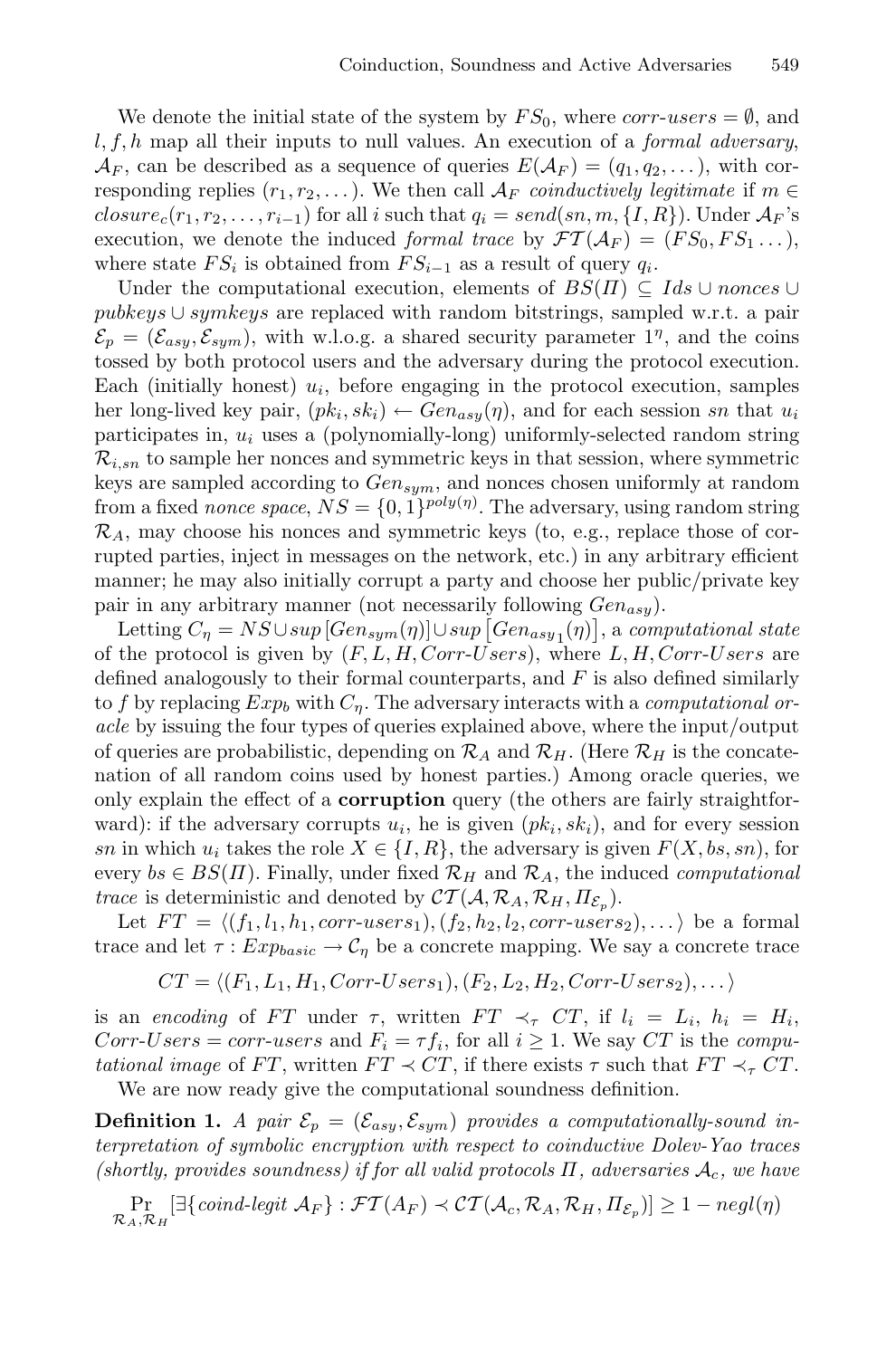### **4 Computational Realization of Coinductive Methods**

We describe a joint notion of security for asymmetric/symmetric encryption which provides soundness for coinductive symbolic traces. We then explore how this notion may be achieved under standard complexity-theoretic assumptions.

We begin with some motivation. Consider a single run of a protocol against a passive adversary, in which the whole sequence of exchanged messages is known *a priori*. We wish to formalize what it means for a piece of data (nonce or symmetric key) to remain *secure* in both the formal and computational settings. Under the formal approach, one would typically say the secrecy of a piece of data is retained if it cannot be deduced by applying Dolev-Yao rules. For a nonce  $X$ , for instance, if  $X$  is not formally deducible, it means all occurrences of X are encrypted under keys which cannot be obtained by a Dolev-Yao adversary. Thus, under the concrete instantiation, after the adversary has received the computational representations of the exchanged messages, the random nonce value underlying X should still be as computationally random as a freshly-generated random nonce, provided the encryption scheme is sufficiently strong. However, for the case of symmetric keys the situation is quite different: even if a symmetric key is not Dolev-Yao-style deducible, the key may leak significant information when it comes to a concrete implementation. For instance, a symmetric-key value may lose its original randomness if used for encryption. (i.e. The adversary will be able to tell it apart from a fixed key, causing it to not be as "random" as a freshly generated key.) Thus the definition of secrecy for symmetric keys in the computational model turns out to be more delicate.

Our ultimate goal is to establish a close correspondence between coinductive Dolev-Yao adversaries and computational adversaries, by showing that a computational adversary essentially cannot do anything (in terms of mounting successful attacks) which cannot already be performed by a simple Dolev-Yao adversary. We capture the essence of active-attack scenario within a *cryptographic game*, played between an adversary and a challenger, in which the adversary is faced with a number of unknown keys (both asymmetric and symmetric) and nonces, generated by the challenger, and his goal is to infer "non-trivial" information from the challenger's secret data, by exploiting active attacks such as corrupting arbitrary keys of the challenger, getting her to encrypt messages which depend on her own secret data, and getting her to decrypt "permissible" ciphertexts. Our goal is to show that, under sufficiently strong security requirements, the computational adversary cannot learn non-trivial information from a piece of data (nonce or private key) that cannot already be obtained by a coinductive Dolev-Yao adversary. The key point in our security definition is to formalize the idea of "computational secrecy" for private keys. As it is probably clear from the above discussion, "requiring the adversary not be able to distinguish the private key (used in the game) from a freshly generated key" would not work. We formalize it in the following standard way: a private key retains its computational secrecy if the adversary is unable to distinguish between the encryptions of real/random messages under that key. We will be able to show that security in our game provides computational soundness.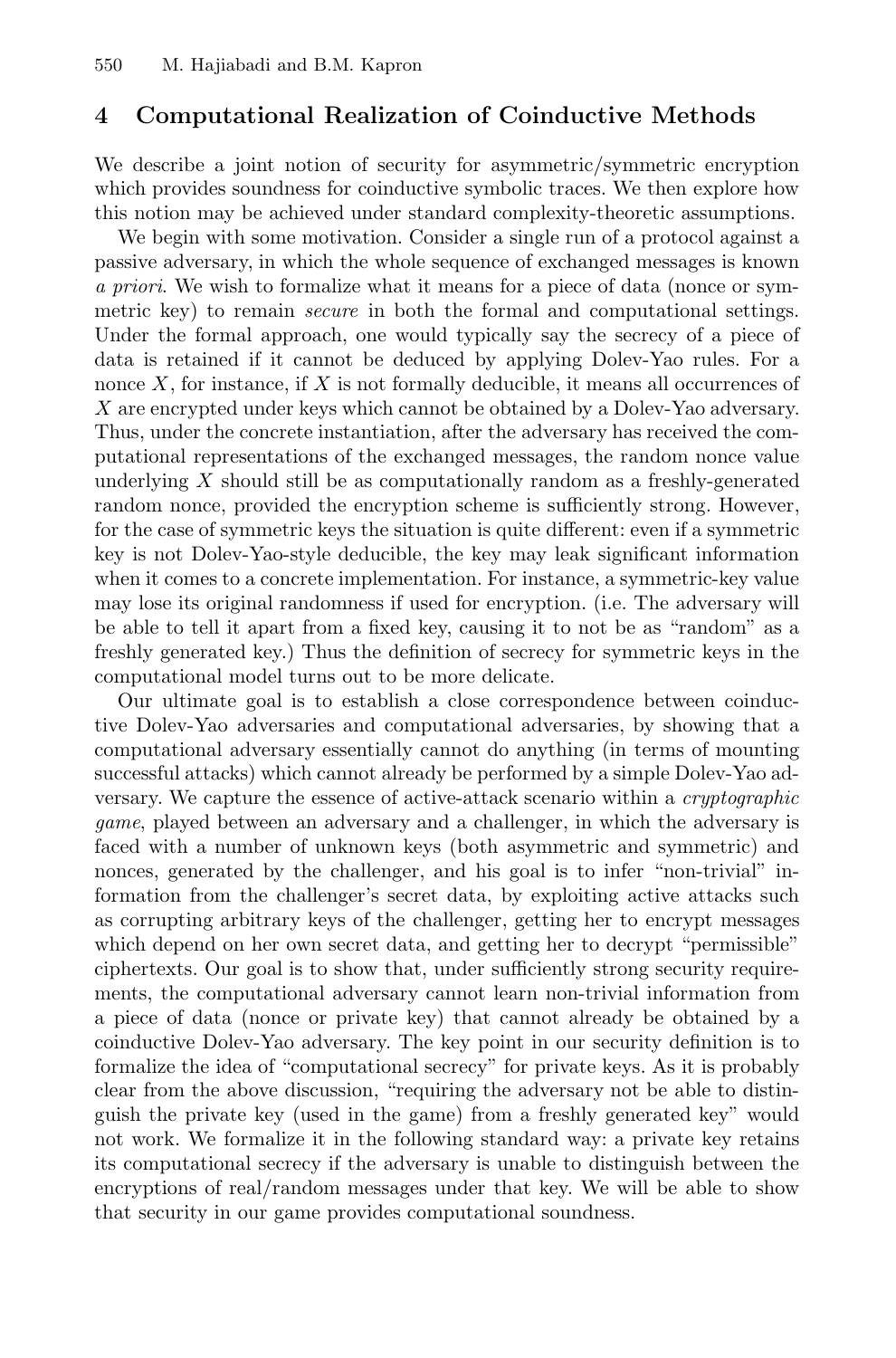Our security notion is formalized via the following game which we call the *coinductive, key-dependent indistinguishability* game, or the *CI game* for short. Below, for  $S = \{(s_1^1, s_1^2), \ldots (s_n^1, s_n^2)\}\)$ , we define  $S^i \stackrel{\triangle}{=} \{s_1^i, \ldots, s_n^i\}$  for  $i \in \{1, 2\}\$ .

### **4.1 Coinductive, Key-Dependent Indistinguishability (CI) Game**

Assume  $\mathcal{E}_{asy} = (Gen_{asy}, Enc_{asy}, Dec_{asy})$  and  $\mathcal{E}_{sym} = (Gen_{sym}, Enc_{sym}, Dec_{sym})$ are asymmetric/symmetric encryption schemes whose joint security is to be defined, w.l.o.g., w.r.t. the shared *security parameter*  $1<sup>\eta</sup>$ . The game is played between an adversary,  $A$ , and a challenger,  $B$ , and is parameterized over a publiclyknown, poly-bounded integer function  $n(\eta)$  (we write n for  $n(\eta)$ ). Suppose  $\tau_B(\cdot)$ and  $\tau_A(\cdot)$  are (dynamically growing) mappings which give bitstring values to, respectively, the basic symbols of  $\beta$  and  $\mathcal A$  (we will see shortly what those symbols are), and let  $\tau$  be a mapping defined to be  $\tau_B$  on the domain of  $\mathcal{B}'$ 's symbols and  $\tau_A$  on A's. Here  $\tau_A$  is publicly known, while access to  $\tau_B$  and  $\tau$  is restricted to B. The game proceeds in three phases: **setup**, **interaction**, and **guessing**.

In the **setup** phase, B first picks  $b \leftarrow \{0, 1\}$ , generates  $\{(pk_i, sk_i)\}_{1 \leq i \leq n}$  $Gen_{asy}(\eta)$ , symmetric keys  $\{ck_i\}_{1\leq i\leq n} \leftarrow Gen_{sym}(\eta)$ , and nonces  $\{nc_i\}_{1\leq i\leq n} \leftarrow$  ${0,1}^{\overline{q(\eta)}}$  (for some poly q), makes  ${pk_i}_{1\leq i\leq n}$  public, and keeps the rest secret. We introduce  $\{(k_i, k_i^{-1})\}_{1 \leq i \leq n} \in \mathcal{K}_H^{pub} \times \mathcal{K}_H^{privasym}$ , and  $\{k_i^{sym}\}_{1 \leq i \leq n} \in$  $\mathcal{K}_{H_{i}}^{privsym}$ , and  $\{x_i\}_{1\leq i\leq n} \in \mathcal{X}_H$ , and assign  $\tau_B(k_i) = pk_i$ ,  $\tau_B(k_i^{-1}) = sk_i$ ,  $\tau_B(k_i^{sym}) = ck_i$  and  $\tau_B(x_i) = nc_i$ , for  $1 \leq i \leq n$ . We initialize eval-exp =  $\emptyset$ . During the **interaction** phase, A may dynamically update  $\tau_A$ , mapping his newly-created basic symbols to arbitrary values. In the **interaction** phase A *adaptively* interacts with  $\beta$  by issuing queries of the following types:

- 1. *Corruption:* A may corrupt a B's key by issuing *corrupt*(s), where  $s \in$  ${k_1^{-1}, \ldots, k_n^{-1}, k_1^{sym}, \ldots, k_n^{sym}}$ . In response A receives  $\tau(s)$ , and  $(s, \tau(s))$ is added to eval-exp.
- 2. *Encryption*: A may issue a query  $\operatorname{encrypt}(e, x)$ , where  $x \in \{k_1, \ldots, k_n, k_1^{sym}, \ldots, k_n^{sym}\}$ , and e may not have any  $k_i^{-1}$ 's as a subexp. In response, A is given  $c \leftarrow [\![\{e\}_x]\!]_\tau$  and  $(\{e\}_x, c)$  is added to *eval-exp*. Here *e* may contain both the challenger's and adversary's basic symbols.
- 3. *Decryption*: A may issue  $decrypt(c, s')$ , where  $s' \in \{k_1^{-1}, \ldots, k_n^{-1}, k_1^{sym}$ ,  $\dots, k_n^{sym}$ . In response A receives  $Dec_{asy}(c, sk_i)$  if  $s' = k_i^{-1}$  and  $Dec_{sym}(c, ck_i)$ if  $s' = k_i^{sym}$ , *unless* there exists  $({e}_{k_p}, {c}_p) \in eval\text{-}exp$  such that  ${e}_{k_p}$  has a subexp  $\{e'\}_s$  (where  $s' = s^{-1}$ ) which in  $\{e\}_{k_p}$  is encrypted only under keys whose decryption keys are in  $closure_c(eval-exp^1)$ , and that c corresponds to the computational image of  $\{e'\}_s$  in  $c_p$ . In this case the answer is  $\perp$ .

After making a number of such queries, A proceeds to the final, **guessing** phase, in which he claims he is able to infer "non-trivial" information about irrecoverable secret data of B. He does so by issuing a *challenge* query, which is either of the form *challenge*(s), where  $s \in \{x_1, \ldots, x_n\}$  (nonce challenge), or of the form  $challenge(s, bs)$ , where  $bs \in \{0, 1\}^*$  and  $s \in \{k_1^{-1}, \ldots, k_n^{-1}, k_1^{sym}, \ldots, k_n^{sym}\}$ (secret key challenge.) The response to the query is decided as follows: if  $s \in \mathbb{R}$  $closure_c(eval-exp^1)$ , then he is given  $\bot$ , otherwise: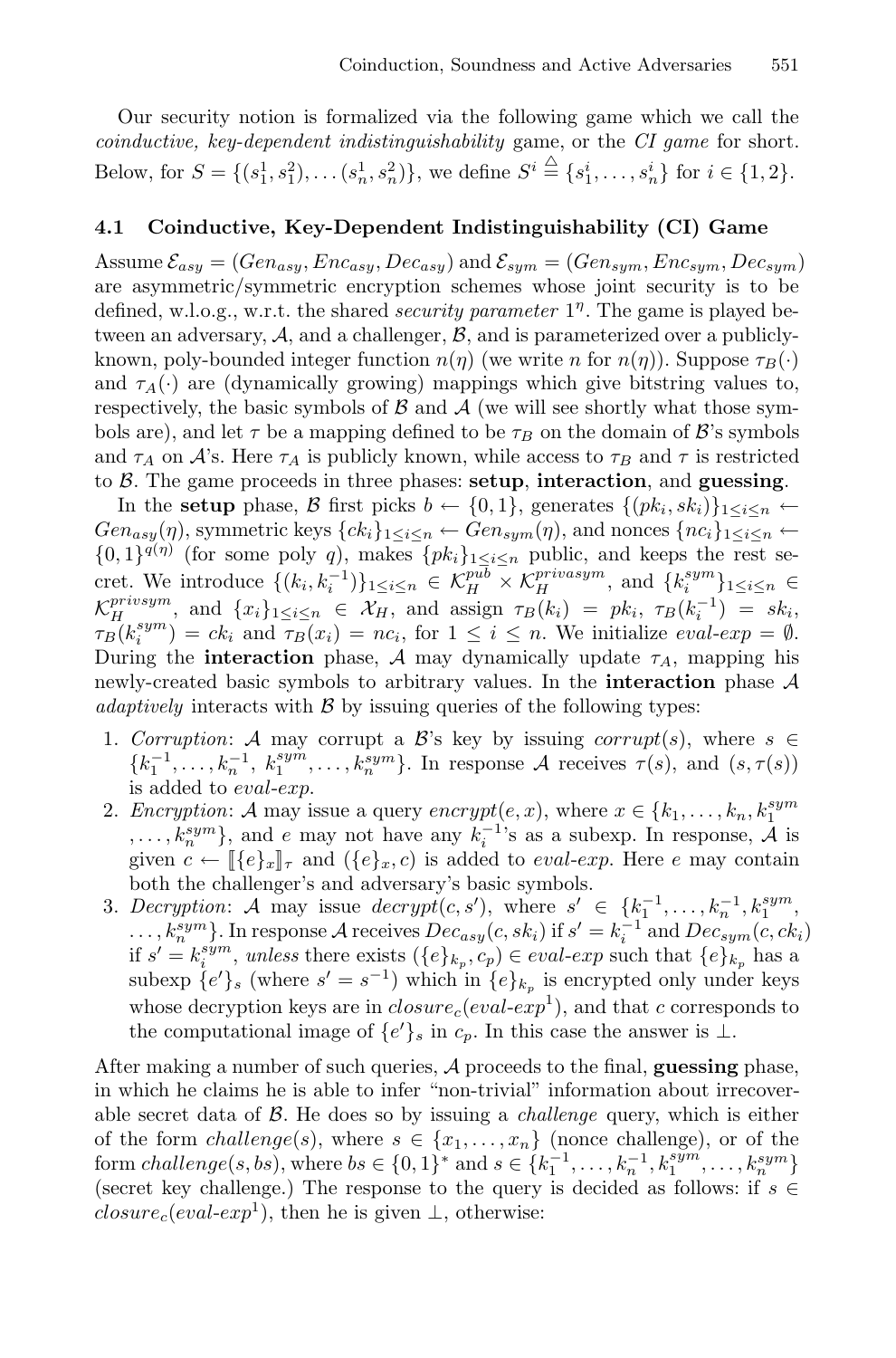- $-$  if  $b = 0$ , *A* is given  $nc_j$  if  $s = x_j$ ,  $Enc_{asy}(bs, pk_j)$  if  $s = k_j^{-1}$ , and otherwise  $Enc_{sym}(bs, ck<sub>j</sub>)$  if  $s = k<sub>j</sub><sup>sym</sup>$ .
- **−** if  $b = 1$ ,  $\mathcal{A}$  is given  $nc'_j$  ← {0, 1}<sup>q(η)</sup> if  $s = x_j$ ,  $Enc_{asy}(r, pk_j)$  if  $s = k_j^{-1}$ , and  $Enc_{sym}(r, ck_j)$  if  $s = k_j^{sym}$ , where  $r \leftarrow \{0, 1\}^{|bs|}$ .

A finally outputs his guess for b. Denoting by  ${\cal A}^{\mathrm{CI}^{\epsilon_p}_b}$  the output of A when the secret bit is b, his *CI-advantage* is (below  $\mathcal{E}_p$  refers to the pair of schemes):

$$
Adv_{\mathcal{E}_p,\mathcal{A}}^{\mathbf{CI}}(\eta) = \left| \Pr[\mathcal{A}^{\mathbf{CI}_b^{\mathcal{E}_p}}(\eta) = 1 \mid b = 0] - \Pr[\mathcal{A}^{\mathbf{CI}_b^{\mathcal{E}_p}}(\eta) = 1 \mid b = 1] \right|.
$$

**Definition 2.** *A pair of*  $\mathcal{E}_p = (\mathcal{E}_{sym}, \mathcal{E}_{asy})$  provides joint security under the CI *game (shortly, is CI-secure) if for every*  $A$ *,*  $Adv_{\mathcal{E}_p,\mathcal{A}}^{\mathcal{CI}}(\eta)$  *is negligible.* 

We now explain the restrictions on *challenge* and *decryption* queries. For our discussion, assume that  $\mathcal{E} = (Gen, Enc, Dec)$  is a symmetric encryption scheme wherein  $Enc(ck, ck)$  leads to computation of ck. (This could happen although  $\mathcal E$  is secure in any standard sense.) In the absence of the condition for *challenge* queries, A could simply win the game by doing the following: make two queries  $\mathit{encrypt}(k_1^{sym}, k_1^{sym})$  and  $\mathit{encrypt}(k_2^{sym}, k_1^{sym})$  to receive, respectively,  $c_1$ and  $c_2$ , and then issue the *chal[len](#page-18-6)ge* query *challenge*( $k_2^{sym}$ , 0<sup>n</sup>); A may now obtain  $\tau(k_1^{sym})$  from  $c_1$  and  $\tau(k_2^{sym})$  from  $c_2$ , trivially winning the game. Also in the absence of the condition for *decryption* queries, A could simply win as follows: (1) make two queries  $\text{encrypt}(k_1^{sym}, k_1^{sym})$  and  $\text{encrypt}(\{k_2^{sym}\}_{k_3^{sym}}, k_1^{sym})$ to receive, respectively,  $c_1$  and  $c_2$ , (2) after computing  $\tau(k_1^{sym})$  from  $c_1$ , issue the *decryption* query  $decrypt(c_3, k_3^{sym})$ , where  $c_3 = Dec(c_2, \tau(k_1^{sym}))$ , and (3) after obtaining  $\tau(k_2^{sym})$  issue the *challenge* query *challenge*( $k_2^{sym}$ , 0<sup>n</sup>), trivially winning the game. Finally we remark that the recent results of [20] show that there exists an IND-CCA2-secure symmetric encryption scheme such that ciphertexts  $Enc(ck_1, ck_2), \ldots, Enc(ck_{n-1}, ck_n), Enc(ck_n, ck_1)$ , for randomly-generated  $ck_i$ 's, lead to revelation of all  $ck_1, \ldots, ck_n$  (a weaker case than k-circular security). Therefore, the above attack methods extend to longer key cycles.

Note, A may use an *encrypt* query to obtain the encryption of any bitstring. For example, to encrypt m under  $ck_i$ , he may introduce a new basic symbol  $x_{\mathcal{A}}$ , set  $\tau_A(x_A) = m$ , and then issue  $\text{error}pt(x_A, k_i^{sym})$ . Also it is possible to define and extend results we present about CI security to a (seemingly) stronger notion in which A is allowed to make multiple *challenge* queries, possibly making them interleave with the other types of queries. Right now for applications that we consider, CI security suffices. CI security may be thought of as a variant of KDM security with the underlying function family consisting of any arbitrary composition of *constant*, *projection*, *pairing* and *encryption* functions. However, since we aim to prove generic implication results from standard security definitions, we have to restrict the set of keys for which we want to prove computational secrecy (i.e. those which remain coinductively irrecoverable). This differs from KDM security in which one wants to prove computational secrecy for all keys, regardless of what encryption queries were made. Finally we stress that a key A challenges in the **guessing** phase may have previously occurred in key cycles.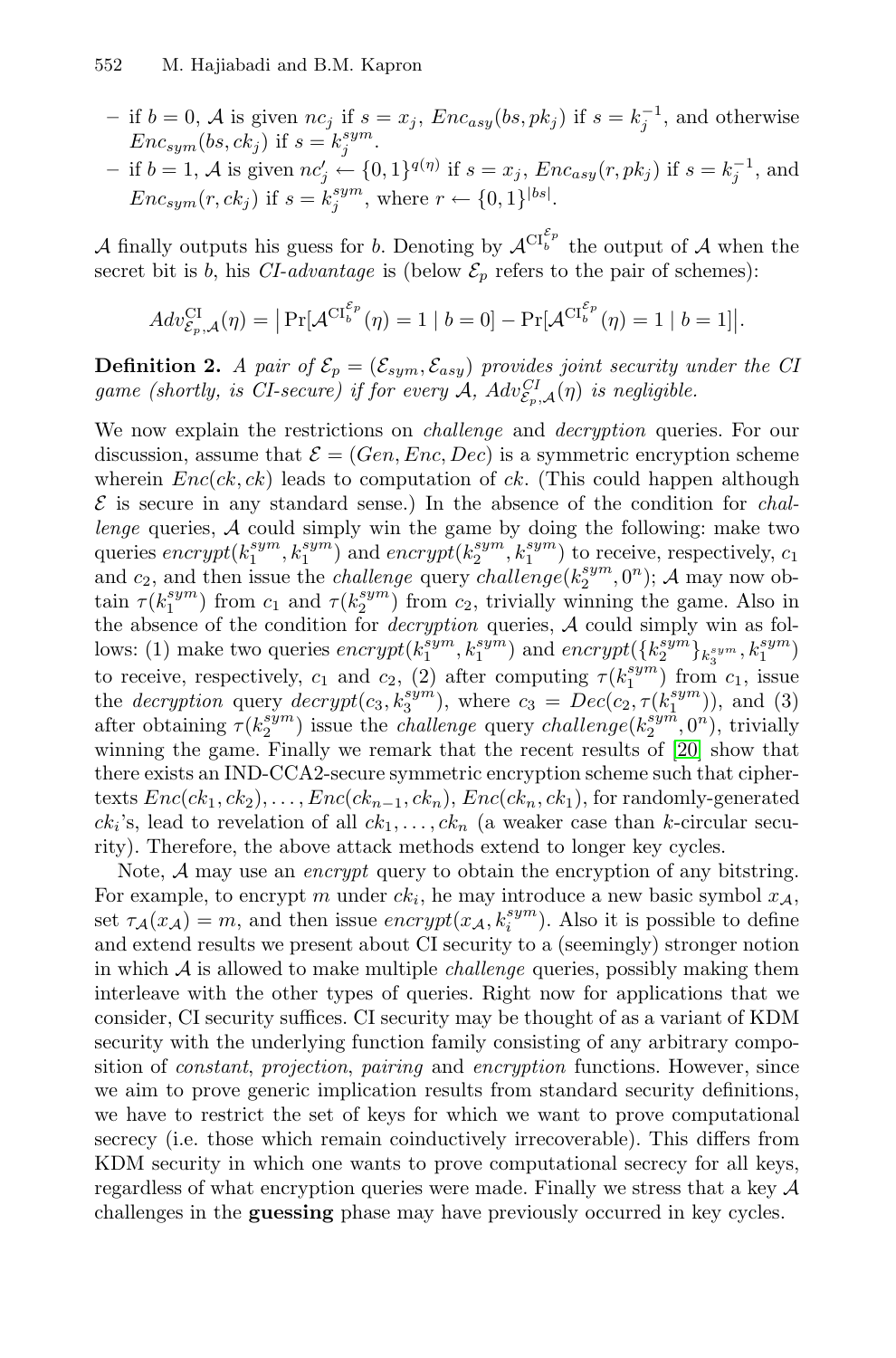CI security is still insufficient for providing soundness as it does not provide *integrity of ciphertexts*. To account for this, we strengthen it to also provide ciphertext integrity and call the new notion *authenticated* CI (or ACI) security. We say  $(\mathcal{E}_{asy}, \mathcal{E}_{sym})$  is *ACI secure* if it is CI secure and further any A has a negligible chance of winning in the ACI game defined as follows: the **setup** and **interaction** phases proceed exactly as in the CI game, while in the **guessing** phase, A outputs  $(c, i)$  and wins if: (1)  $Dec_{sum}(c, ck_i) \neq \perp$ , and (2) there does not exist  $({e}_{k_j}, c') \in eval\text{-}exp$  such that  ${e}_{k_j}$  has a subexp  ${e}'_{k_i}$  encrypted in  $\{e\}_{k_j}$  only under keys whose decryption keys are in  $closure_c(eval-exp^1)$ , and that c is the corresponding image of  $\{e'\}_{k_i}$  in c'.

As a step toward proving soundness with respect to ACI security, we formulate a new notion which characterizes security requirements capturing the basic Dolev-Yao assumptions made in protocol analysis, and prove that it provides soundness. Our notion, which we call *coinductive, key-dependent non-malleability* (shortly *CNM* ) notion, is a generalization of the *Dolev-Yao non-malleability* notion of [28], which was defined for the passive setting.

### **4.2 Coinductive, Key-Dependent Non-Malleability (CNM) Game**

The game is parameterized, again, over  $\mathcal{E}_p = (\mathcal{E}_{asy}, \mathcal{E}_{sym})$ , a shared security parameter  $\eta$ , and a computational mapping  $\tau$ , and runs in three phases with the **setup** and **interaction** phases as in the CI game (except that no b is sampled). However, in the **guessing** phase, A claims he is able to construct the computational image of an expression which is not coinductively constructible from eval-exp<sup>1</sup>. To this end, he outputs  $(e, E)$ , where  $e \in Exp$  (containing, possibly, both the adversary's and challenger's symbols) and  $E \in \{0,1\}^*$ . The output of the game is 1, written as  $\text{CNN}_{\mathcal{E}_p,\eta}(\mathcal{A})=1$ , if the following two conditions hold:

1.  $e \notin closure_c(eval-exp^1);$  and

2. *E* is a possible mapping of *e* under  $\tau$  and  $\mathcal{E}_p$ ; namely,  $E \in [e]_T^{\mathcal{E}_p}$ . Note condition (2) is efficiently verifiable given access to  $\tau$ . We define

$$
Adv_{\mathcal{E}_p,\eta}^{\text{CNM}}(\mathcal{A}) = \Pr[\text{CNM}_{\mathcal{E}_p,\eta}(\mathcal{A}) = 1].
$$

**Definition 3.** *A pair*  $\mathcal{E}_p = (\mathcal{E}_{asy}, \mathcal{E}_{sym})$  provides security under the CNM game *(shortly, is CNM-secure) if for every adversary* A,  $Adv_{\mathcal{E}_p,\eta}^{CNM}(\mathcal{A})$  *is negligible.* 

**Theorem 1.** *1. CNM security*  $\Rightarrow$  *soundness 2. ACI security* ⇒ *CNM security.*

**Proof (Outline):** For (2) if  $\mathcal{A}^{cnm}$  is able to output a CNM-valid  $(e, E)$ , then  $e \notin T$ , where  $T = closure_c(eval-exp^1)$  implies e has a subexp s such that s is either a nonce/private key, or  $s = \{\cdot\}_{k_j^{sym}}$ , and that any subexp of e which contains s is not in  $T$ . This implies the underlying value of s is recoverable from  $E$  (with the aid of the decryption oracle) through successive decryptions down along the path leading to s, which will then enable an attack either against CI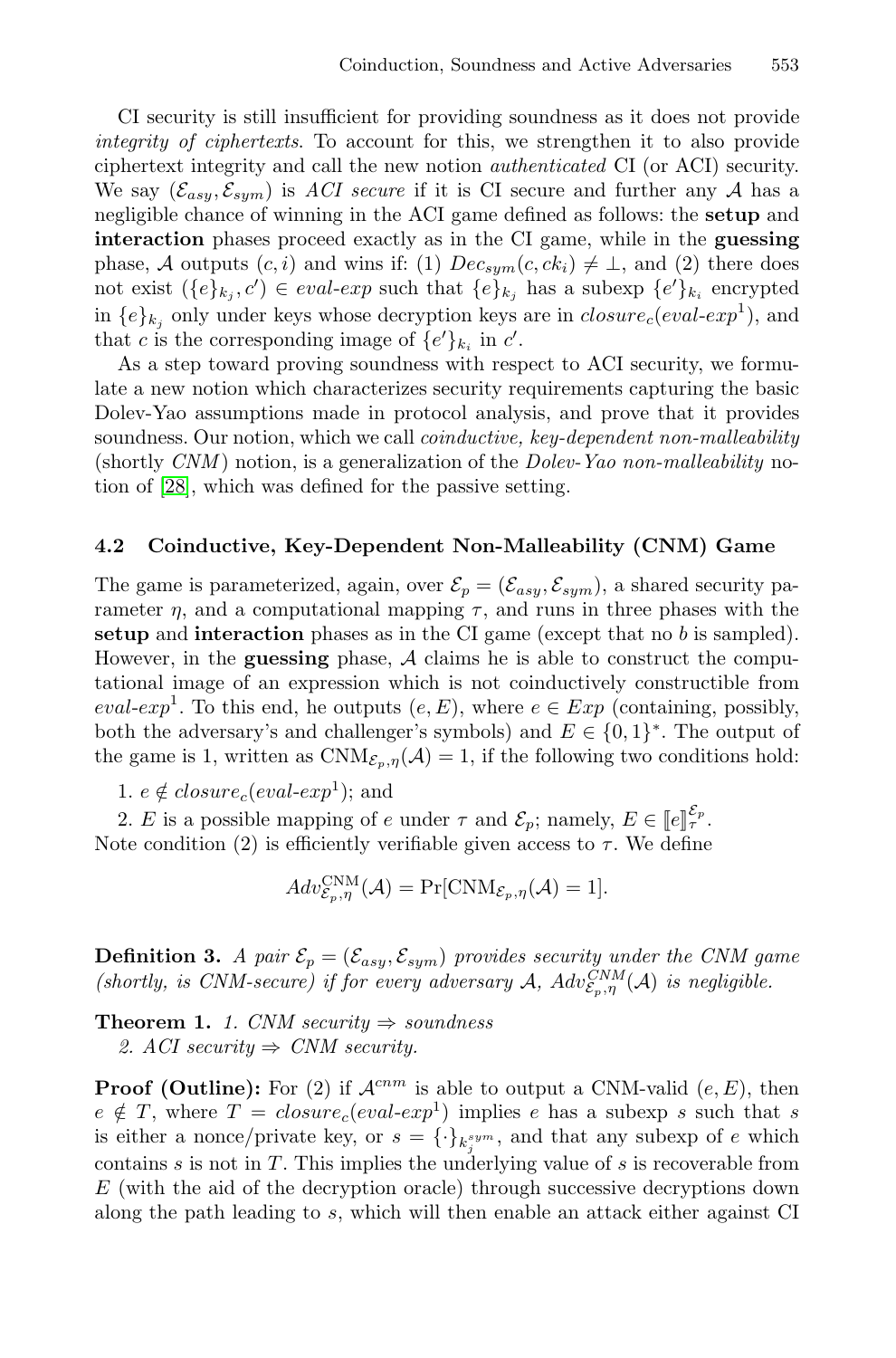security or ciphertext integrity depending on the type of s. The proof for (1) also follows using ideas similar to those of [34]. We give a full proof in [27].  $\Box$ 

For an adversary A in either of the above games, we define a *labeled key graph*,  $G(\mathcal{A}) = (V_{\mathcal{A}}, E_{\mathcal{A}})$ , as follows:  $V_{\mathcal{A}} = \{v_1^{asy}, \ldots, v_n^{asy}, v_1^{sym}, \ldots, v_n^{sym}\}$ , and  $v_i^x$  $\stackrel{a}{\longrightarrow}$  $v_j^y \in E_A$ , for  $x, y \in \{asy, sym\}$  and  $a \in \mathbb{N}$ , if  $k_i^x$  encrypts the *ath occurrence* of  $(k_j^y)^{-1}$  in the sequence of A's *encryption* queries. Here ath occurrence refers to an increasing numbering given to each decryption key as it appears in the sequence; for example, if  $e_1 = \{k_1^{sym}, k_p^{sym}\}_{k_3}$ ,  $k_p^{sym}$  and  $e_2 = k_2^{sym}$ ,  $\{k_p^{sym}\}_{k_4}$  and the first two *encryption* queries are  $\text{encrypt}(e_1, k_3)$  and  $\text{encrypt}(e_2, k_5)$ ; the set of keys that encrypt the 3rd occurrence of  $k_p^{sym}$  is  $\{k_4, k_5\}$ . We call  $v_i^x$  *coinductively irrecoverable* (irrecoverable for short) if  $k_i^{x-1} \notin closure_c(eval-exp^1)$ , and we refer to the *induced* subgraph on irrecoverable nodes as the *hidden subgraph*. The *diameter* of a graph is the length of the longest path in the graph. We define  $indeg(v_i^x)$  to be the maximum a for which we have an incoming edge with label *a* to  $v_i^x$ ; this specifies the number of times  $k_i^{x-1}$  occurs in A's *encryption* queries. Note,  $indeg(v_i^{asy}) = 0$ , for every  $1 \leq i \leq n$ , and also both  $G(\mathcal{A})$  and  $indeg(v_i)$  are random variables depending on the coins tossed during the game.

If all *encryption* queries were of the form  $\text{encrypt}(k_i^{sym}, k_j^x)$  (i.e. single encryptions) without cycle creation, then all nodes from which there was a path to an irrecoverable node would also be irrecoverable. However, in the case of nested encryptions with key cycles, the above appealing property no longer holds; namely, an irrecoverable node may occur in certain key cycles, and may have edges from nodes which are recoverable. For example, assuming  $e_1 = \{k_1^{sym}\}_{k_2^{sym}}$  and  $e_2 = \{k_3^{sym}\}_{k_4^{sym}}$ , if A makes queries  $\text{encrypt}(e_1, k_5^{sym})$ ,  $\text{encrypt}(k_2^{sym}, k_1^{sym})$ ,  $\text{encrypt}(e_2, k_6^{sym})$ , and  $\text{corrupt}(k_4^{sym})$ , all keys except  $k_4^{sym}$  remain irrecoverable, and there exists, for instance, edges in both directions between  $v_1^{sym}$  and  $v_2^{sym}$  in  $G(\mathcal{A})$ .

However, in the case of cyclic nested encryption, we will base our hybrid arguments on a provable property, which we call *coinductive continuability*, of irrecoverable nodes. In  $G(\mathcal{A})$ , we say  $v_{y_1}^x \xrightarrow{a_2} v_{y_2}^{sym} \xrightarrow{a_3} \ldots \xrightarrow{a_p} v_{y_p}^{sym}$ , for  $x \in$ {sym, asy}, is a *coinductively continuable path* if the following conditions hold: (below for better clarity we drop the superscripts  $x$  and  $sym$ .)

- 1. Path validity: For all  $2 \leq i \leq p$ ,  $v_{y_{i-1}} \to^{a_i} v_{y_i} \in E_{\mathcal{A}}$ , and if  $1 \leq w < h \leq p$ then  $v_{y_w} \neq v_{y_h}$ ,
- 2. For all  $s \in \{k_{y_1}^{x-1}, k_{y_2}^{sym}, \ldots, k_{y_p}^{sym}\}$  it holds  $s \notin closure_c(eval-exp^1)$ , and
- 3. either  $indeg(v_{y_1}) = 0$  or for *every*  $1 \le a_1 \le indeg(v_{y_1})$  there exists  $v_i^w$ , with  $w \in \{asy, sym\}$ , such that  $v_i^w \stackrel{a_1}{\longrightarrow} v_{y_1} \stackrel{a_2}{\longrightarrow} \ldots \stackrel{a_p}{\longrightarrow} v_{y_p}$  is a coinductively continuable path.

We call  $v_i^x$  *coinductively continuable* if its associated path of length zero is so.

**Lemma 1.** *At any point, any irrecoverable node is coinductively continuable.*

**Proof (Outline):** We prove this by an induction over the length of the longest path ending in the irrecoverable node. A full proof is given in [27].  $\Box$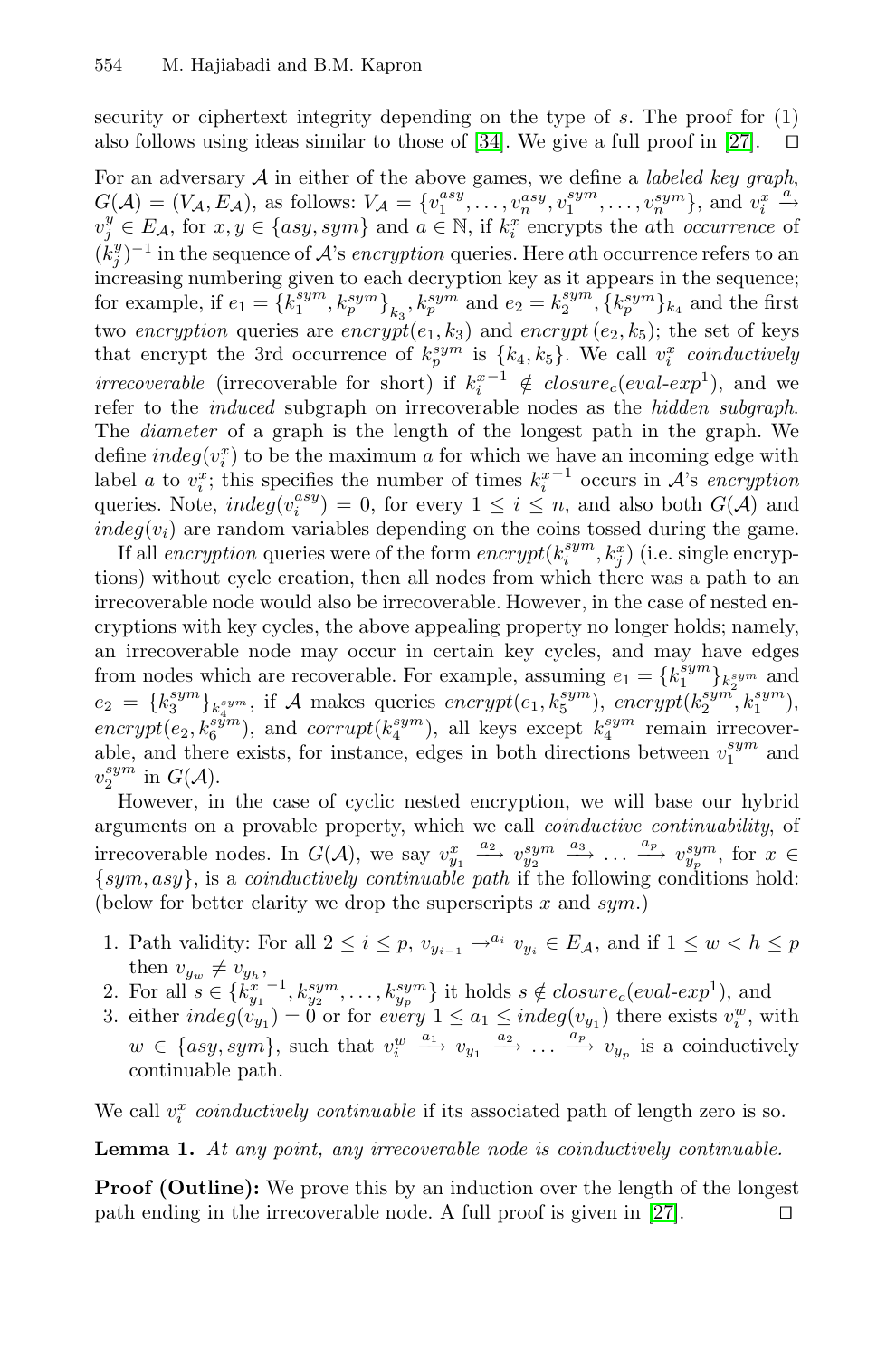**Definition 4.** We say that  $\mathcal{E}_p = (\mathcal{E}_{asy}, \mathcal{E}_{sym})$  provides l-CI security if  $Adv_{\mathcal{E},\mathcal{A}}^{CI}(\eta)$ *is negligible for every*  $\mathcal A$  *for whom the diameter of the hidden subgraph of*  $G(\mathcal A)$  *is always at most l.* We say  $\mathcal{E}_p$  provides *l*-ACI security if it is *l*-CI secure and any A *(under the ACI game) for which the diameter of the resulting hidden subgraph is always at most* l *has a negligible advantage.*

**Theorem 2.** *If*  $\mathcal{E}_{asy}$  *and*  $\mathcal{E}_{sym}$  *are both IND-CCA2 secure, then*  $(\mathcal{E}_{asy}, \mathcal{E}_{sym})$ *provides* l*-*CI *security, for every constant* l*.*

**Proof (Outline):** The central idea is to guess a "random", coinductively continuable path, with some associated parameters, which ends in the **challenge** key, give "fake" values to certain private keys occurring as plaintexts, and prove the adversary's advantage under this replying strategy is negligibly different from that under the standard game. A full proof is given in [27].  $\square$ 

**Theorem 3.** If  $\mathcal{E}_{asy}$  provides IND-CCA2 security, and  $\mathcal{E}_{sym}$  provides both IND- $CCA2$  and INT-CTXT security, then  $(\mathcal{E}_{asy}, \mathcal{E}_{sum})$  provides l-ACI security, for *every constant* l*.*

**Proof (Outline):** We first show if  $\mathcal{A}_{aci}$  is able to o[utpu](#page-19-6)t an ACI-valid  $(c, i)$ , then in a world,  $W_i$ , in which occurrences of  $k_i^{sym}$  as a plaintext and its occurrences as an encryption key are given two independent values,  $A_{aci}$  should have "the same" probability of producing a valid  $(c, i)$ , or otherwise a CI-attack can be made. Next, we show if under  $W_i$  an adversary  $A$  is able to produce an ACI-valid (c, i) and c is already a plaintext of a ciphertext obtained under an *encryption* query (e.g. A has called  $\text{encrypt}(\{x_1\}_{k_i^{sym}}, k_2^{sym})$  to obtain  $c_2$ ,  $k_2^{sym}$  remains coinductively irrecoverably, and  $c = Dec_{sym}(c_2, ck_2)$ , then a CI attack follows, and otherwise an INT-CTXT attack follows. A full proof is given in [27].

### **5 Conclusion**

We investigated soundness of coinductive methods in a protocol model allowing arbitrary composition of symmetric/asymmetric encryption, as well as unrestricted transmission of secret keys. In such situations, an active adversary may selectively influence the encryption ordering between deployed keys, dynamically compromise them (naturally or under his [cor](#page-19-6)ruption power), and potentially obtain encryption cycles. Any weakness in the underlying encryption schemes in the face of such an adversary may lead to insecure instantiations of protocols. Most previous work on computationally sound symbolic analysis of protocols either does not allow symmetric encryption, or imposes restrictions aimed at avoiding the above possibilities. Our soundness theorem, founded on coinduction, does not assume any such restrictions, while providing strong computational security guarantees against adaptive corruptions. Our results, however, rely on a property of protocols we call *boundedness* (formalized in [27]), which requires that no symbolic execution of the underlying protocol produce a coinductivelyirrecoverable encryption chain of nonconstant length. We observe that almost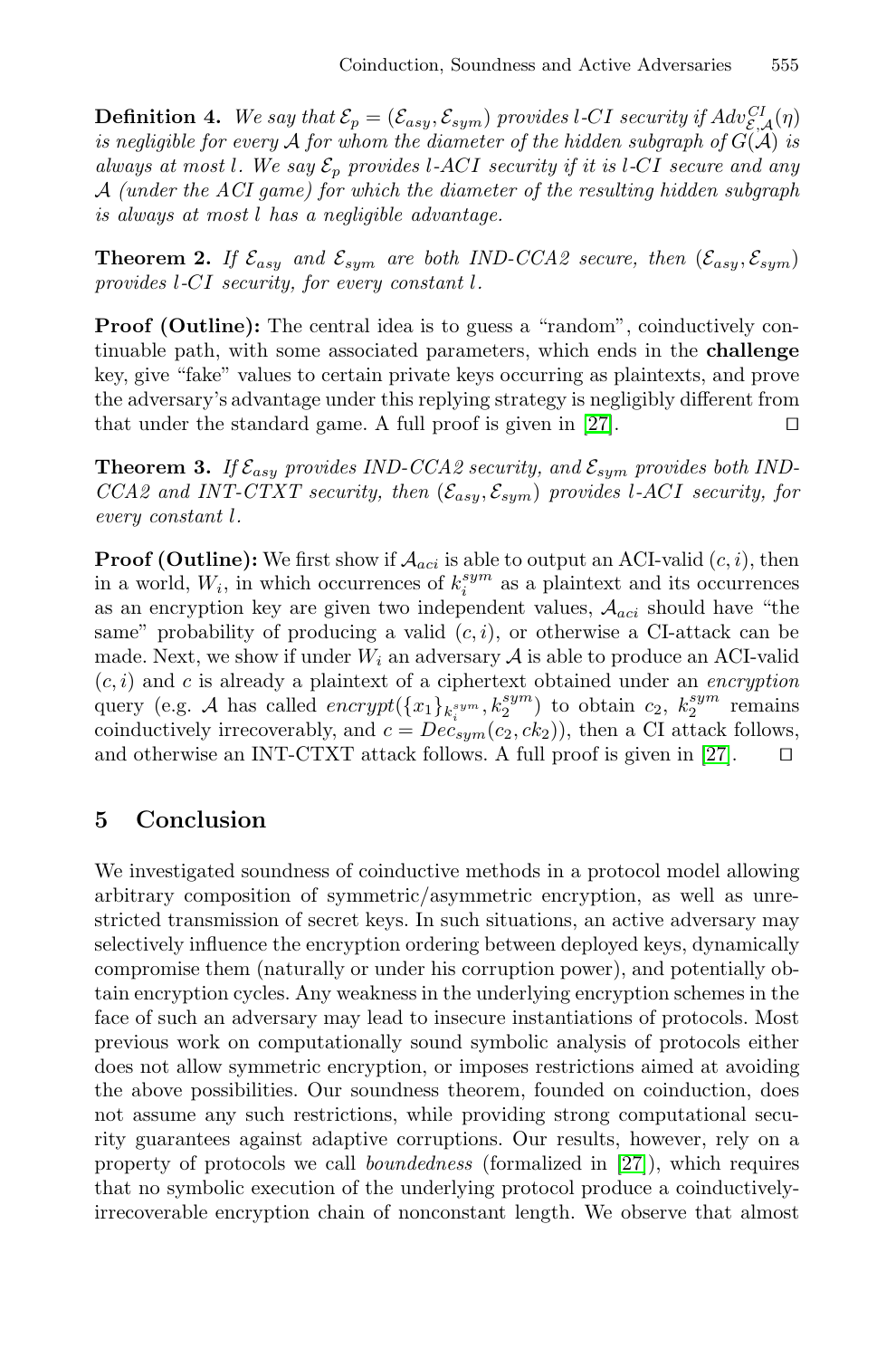all protocols from [21] (when run in *isolation*) admit (at most) 2-boundedness. (All of them are bounded.) In [27], we provide statements on how one can reason about boundedness of a protocol, and whether the boundedness property is retained when two (individually bounded) protocols are run concurrently.

While the main focus of [this](#page-18-7) paper is on trace-based security, we believe similar results can also be proved for *key-exchange* (KE) security tasks. A central security requirement for key exchange is the *secrecy* condition, requiring a secret key [exch](#page-19-6)anged by a KE protocol be *indistinguishable* from a freshly generated key. Our CI game is rich enough to encompass common features of a KE attack model, including adaptive corruptions of users and session keys, while guaranteeing that (under stated complexity assumptions) *coinducitve symbolic secrecy* under the game implies computational secrecy (*real-or-random indistinguishability* in the case of nonces and *key usability* [23] in the case of secret keys).

For simplicity we have assumed if a user is corrupted, the adversary obtains *only* her long-lived key and her past generated secret keys/nonces, but *not* her past *random coins*. In [27] we give partial results about this more general case.

<span id="page-17-0"></span>As brie[fly e](#page-19-5)xplained in the introduction, current results about KDM security do not seem sufficient for (unrestricted) secur[e](#page-17-1) [rea](#page-18-8)lizations of protocols with *inductive*, symbolic security proofs. It would be interesting to extend (and realize) KDM security definitions to support adaptive corruptions. As pointed out earlier, defining the extension in an entirely left-or-right indistinguishability sense, as in [5], would entail inherent limitations; for example, if a left-or-right encryption query is made under ck, then ck cannot be corrupted afterward.

<span id="page-17-3"></span><span id="page-17-2"></span>Finally it would be interesting to improve the bounds imposed by our soundness theorem (and those of [36]), and investigate its extensions to more general cryptographic frameworks supporting *compositional reasoning* [6,19].

### <span id="page-17-1"></span>**References**

- 1. Abadi, M., Rogaway, P.: Reconciling Two Views of Cryptography (the computational soundness of formal encryption). In: Watanabe, O., Hagiya, M., Ito, T., van Leeuwen, J., Mosses, P.D. (eds.) TCS 2000. LNCS, vol. 1872, pp. 3–22. Springer, Heidelberg (2000)
- 2. Acar, T., Belenkiy, M., Bellare, M., Cash, D.: Cryptographic Agility and Its Relation to Circular Encryption. In: Gilbert, H. (ed.) EUROCRYPT 2010. LNCS, vol. 6110, pp. 403–422. Springer, Heidelberg (2010)
- 3. Backes, M., Dürmuth, M., Unruh, D.: OAEP Is Secure under Key-Dependent Messages. In: Pieprzyk, J. (ed.) ASIACRYPT 2008. LNCS, vol. 5350, pp. 506–523. Springer, Heidelberg (2008)
- 4. Backes, M., Pfitzmann, B.: Symmetric encryption in a simulatable dolev-yao style cryptographic library. In: CSFW, pp. 204–218. IEEE Computer Society (2004)
- 5. Backes, M., Pfitzmann, B., Scedrov, A.: Key-dependent message security under active attacks - brsim/uc-soundness of symbolic encryption with key cycles. In: CSF, pp. 112–124. IEEE Computer Society (2007)
- 6. Backes, M., Pfitzmann, B., Waidner, M.: A composable cryptographic library with nested operations. In: Jajodia, S., Atluri, V., Jaeger, T. (eds.) ACM Conference on Computer and Communications Security, pp. 220–230. ACM (2003)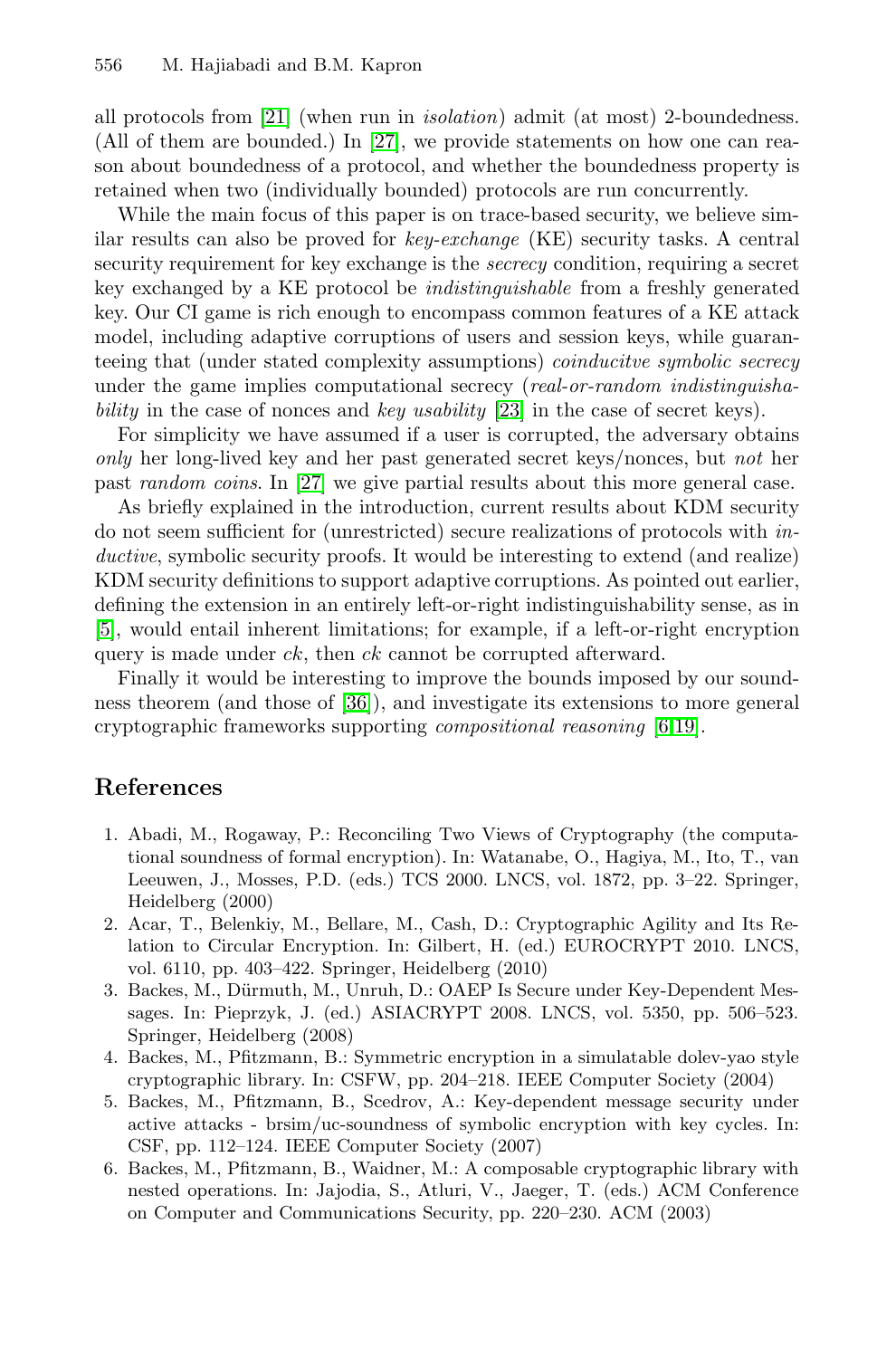- <span id="page-18-2"></span>7. Bana, G., Comon-Lundh, H.: Towards Unconditional Soundness: Computationally Complete Symbolic Attacker. In: Degano, P., Guttman, J.D. (eds.) POST 2012. LNCS, vol. 7215, pp. 189–208. Springer, Heidelberg (2012)
- 8. Barthe, G., Daubignard, M., Kapron, B.M., Lakhnech, Y.: Computational indistinguishability logic. In: Al-Shaer, E., Keromytis, A.D., Shmatikov, V. (eds.) ACM Conference on Computer and Communications Security, pp. 375–386. ACM (2010)
- 9. Bellare, M., Boldyreva, A., Micali, S.: Public-Key Encryption in a Multi-user Setting: Security Proofs and Improvements. In: Preneel, B. (ed.) EUROCRYPT 2000. LNCS, vol. 1807, pp. 259–274. Springer, Heidelberg (2000)
- 10. Bellare, M., Desai, A., Pointcheval, D., Rogaway, P.: Relations among Notions of Security for Public-Key Encryption Schemes. In: Krawczyk, H. (ed.) CRYPTO 1998. LNCS, vol. 1462, pp. 26–45. Springer, Heidelberg (1998)
- 11. Bellare, M., Namprempre, C.: Authenticated encryption: Relations among notions and analysis of the generic composition paradigm. J. Cryptology 21(4), 469–491 (2008)
- <span id="page-18-1"></span>12. Bellare, M., Rogaway, P.: Entity Authentication and Key Distribution. In: Stinson, D.R. (ed.) CRYPTO 1993. LNCS, vol. 773, pp. 232–249. Springer, Heidelberg (1994)
- 13. Bellare, M., Rogaway, P.: Provably secure session key distribution: the three party case. In: Leighton, F.T., Borodin, A. (eds.) STOC, pp. 57–66. ACM (1995)
- <span id="page-18-4"></span>14. Boneh, D., Halevi, S., Hamburg, M., Ostrovsky, R.: Circular-Secure Encryption from Decision Diffie-Hellman. In: Wagner, D. (ed.) CRYPTO 2008. LNCS, vol. 5157, pp. 108–125. Springer, Heidelberg (2008)
- 15. Burrows, M., Abadi, M., Needham, R.: A logic of authentication. ACM Trans. Comput. Syst. 8, 18–36 (1990)
- <span id="page-18-8"></span>16. Camenisch, J., Chandran, N., Shoup, V.: A Public Key Encryption Scheme Secure against Key Dependent Chosen Plaintext and Adaptive Chosen Ciphertext Attacks. In: Joux, A. (ed.) EUROCRYPT 2009. LNCS, vol. 5479, pp. 351–368. Springer, Heidelberg (2009)
- <span id="page-18-6"></span>17. Canetti, R.: Universally composable security: A new paradigm for cryptographic protocols. In: FOCS, pp. 136–145. IEEE Computer Society (2001)
- <span id="page-18-3"></span>18. Canetti, R., Feige, U., Goldreich, O., Naor, M.: Adaptively secure multi-party computation. In: Miller, G.L. (ed.) STOC, pp. 639–648. ACM (1996)
- <span id="page-18-5"></span>19. Canetti, R., Herzog, J.: Universally Composable Symbolic Analysis of Mutual Authentication and Key-Exchange Protocols. In: Halevi, S., Rabin, T. (eds.) TCC 2006. LNCS, vol. 3876, pp. 380–403. Springer, Heidelberg (2006)
- <span id="page-18-7"></span>20. Cash, D., Green, M., Hohenberger, S.: New Definitions and Separations for Circular Security. In: Fischlin, M., Buchmann, J., Manulis, M. (eds.) PKC 2012. LNCS, vol. 7293, pp. 540–557. Springer, Heidelberg (2012)
- <span id="page-18-0"></span>21. Clark, J., Jacob, J.: A survey of authentication protocol literature. Technical report (1997)
- 22. Comon-Lundh, H., Cortier, V.: Computational soundness of observational equivalence. In: Ning, P., Syverson, P.F., Jha, S. (eds.) ACM Conference on Computer and Communications Security, pp. 109–118. ACM (2008)
- 23. Datta, A., Derek, A., Mitchell, J.C., Warinschi, B.: Computationally sound compositional logic for key exchange protocols. In: CSFW, pp. 321–334. IEEE Computer Society (2006)
- 24. Dolev, D., Yao, A.C.: On the security of public key protocols. In: Annual IEEE Symposium on Foundations of Computer Science, pp. 350–357 (1981)
- 25. Gilbert, H. (ed.): EUROCRYPT 2010. LNCS, vol. 6110. Springer, Heidelberg (2010)